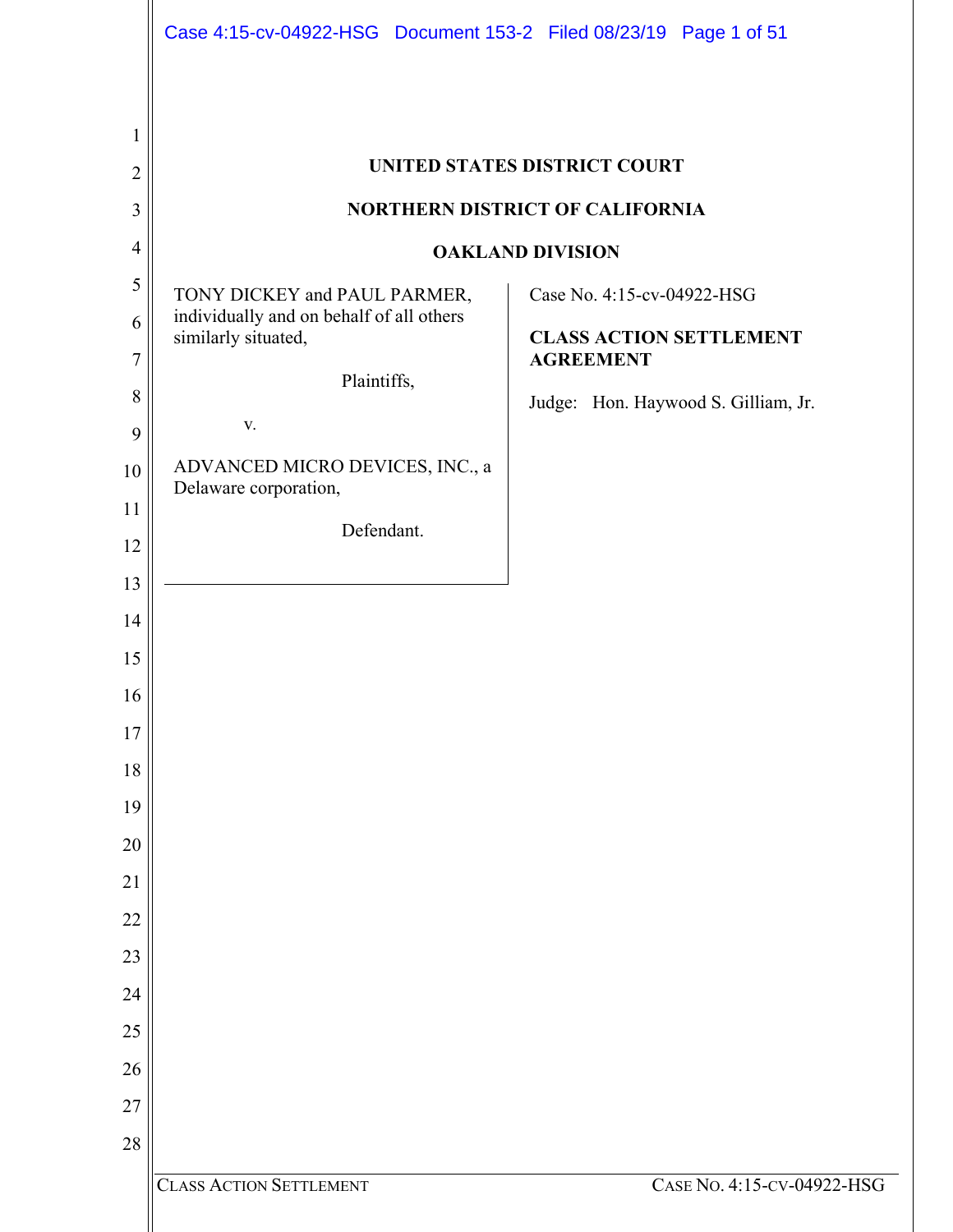| $\mathbf{1}$   | This Agreement ("Agreement" or "Settlement Agreement") is entered on this 9th day of                   |  |
|----------------|--------------------------------------------------------------------------------------------------------|--|
| $\overline{2}$ | August, 2019 by and among (i) Tony Dickey and Paul Parmer (the "Named Plaintiffs"); (ii) the           |  |
| 3              | Settlement Class (as defined herein); and (iii) Defendant Advanced Micro Devices, Inc. ("AMD"          |  |
| $\overline{4}$ | or "Defendant"), by and through their respective counsel. The Settlement Class and Named               |  |
| 5              | Plaintiffs are collectively referred to as the "Plaintiffs" unless otherwise noted. The Plaintiffs and |  |
| 6              | the Defendant are collectively referred to herein as the "Parties." This Agreement is intended by      |  |
| $\tau$         | the Parties to fully, finally and forever resolve, discharge, and settle the Released Claims (as       |  |
| 8              | defined herein), upon and subject to the terms and conditions of this Agreement, and subject to the    |  |
| 9              | final approval of the Court.                                                                           |  |
| 10             | <b>RECITALS</b>                                                                                        |  |
| 11             | On October 26, 2015 plaintiff Tony Dickey filed a putative class action complaint<br>A.                |  |
| 12             | (the "Complaint") against Defendant in the Northern District of California, alleging violations of     |  |
| 13             | Cal. Civ. Code §§ 1750 et seq., violations of Cal. Bus. & Prof. Code §§ 17200, et seq., violations     |  |
| 14             | of Cal. Bus. & Prof. Code §§ 17500, et seq., common law fraudulent inducement; common law              |  |
| 15             | breach of express warranties, negligent misrepresentation, and unjust enrichment.                      |  |
| 16             | In response to the Complaint, on December 21, 2015, Defendant moved to dismiss<br><b>B.</b>            |  |
| 17             | pursuant to Fed. R. Civ. P. 12. After full briefing and argument, on April 7, 2016, the Court          |  |
| 18             | granted Defendant's motion to dismiss with leave to amend.                                             |  |
| 19             | Thereafter, on May 5, 2016, Plaintiffs filed a First Amended Complaint (the<br>$\mathbf{C}$ .          |  |
| 20             | "FAC") which removed the claim for unjust enrichment, but realleged the other causes of action         |  |
| 21             | that were included in the Complaint.                                                                   |  |
| 22             | D.<br>In response to the FAC, on May 26, 2016, Defendant again moved to dismiss                        |  |
| 23             | pursuant to Fed. R. Civ. P. 12. After full briefing and argument, on October 31, 2016, the Court       |  |
| 24             | granted Defendant's motion to dismiss with leave to amend.                                             |  |
| 25             | E.<br>Thereafter, on November 21, 2016, Plaintiffs filed a Second Amended Complaint                    |  |
| 26             | (the "SAC"), realleging all causes of action that were included in the FAC.                            |  |
| 27             | F.<br>In response to the SAC, on December 15, 2016, Defendant once again moved to                      |  |
| 28             | dismiss pursuant to Fed. R. Civ. P. 12. After full briefing and argument, on June 14, 2017, the        |  |
|                | <b>CLASS ACTION SETTLEMENT</b><br>CASE No. 4:15-CV-04922-HSG<br>1                                      |  |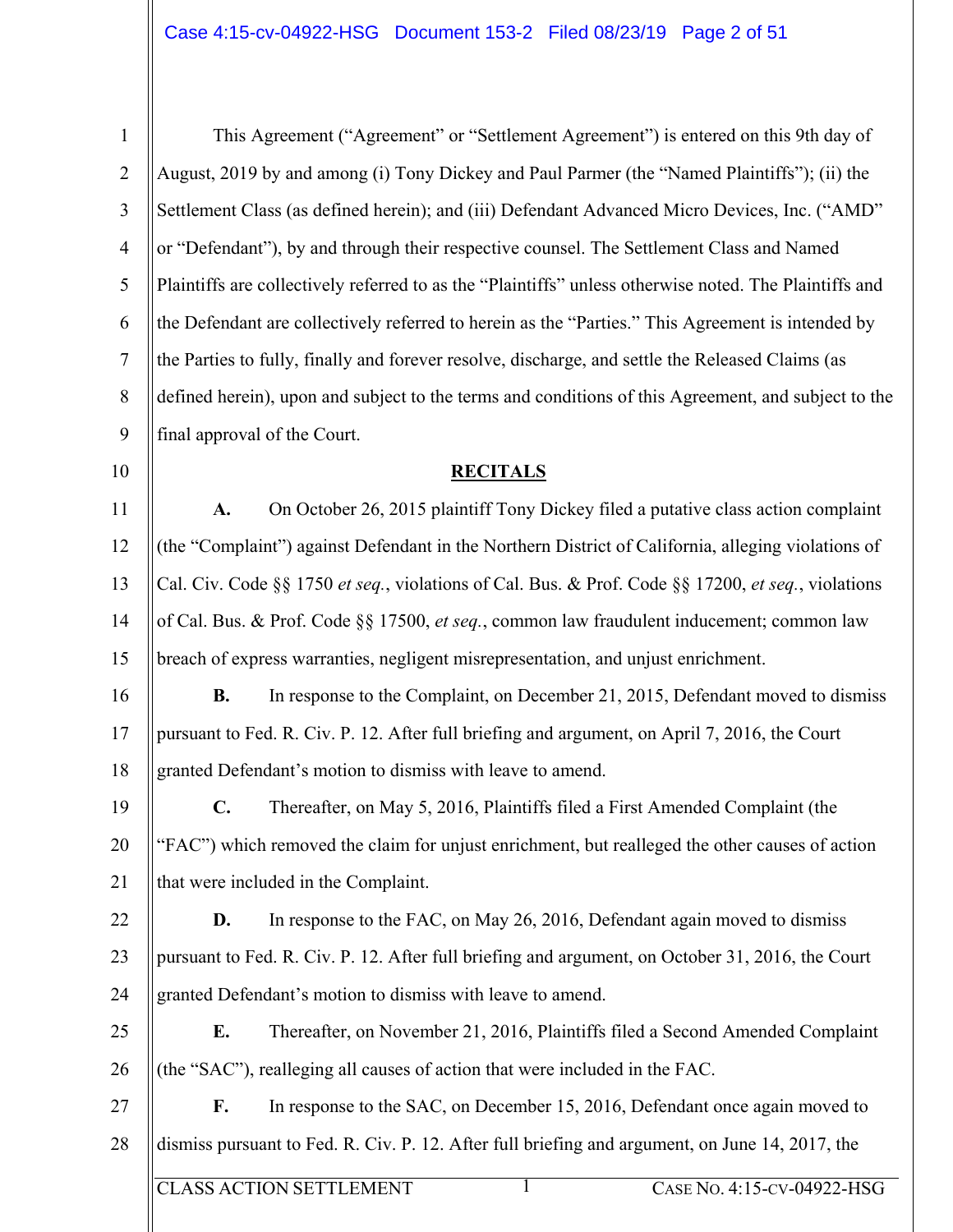1 2 Court granted in part, and denied in part, the motion to dismiss, granting the motion as to Plaintiff's claim for injunctive relief, and denying the motion in all other respects.

3 4 5 6 **G.** Thereafter, on July 19, 2017, the Defendant answered the SAC. The Parties then embarked on discovery, exchanging substantial fact and expert discovery, including document production, exchanges of multiple sets of interrogatories, depositions of plaintiffs, and disclosure of expert reports.

7 8 **H.** On March 27, 2018, Plaintiffs filed a motion to certify the Unfair Competition Law and False Advertising Law claims of a proposed class.

9 10 11 12 **I.** On January 17, 2019, the Court granted Plaintiffs' motion and certified a class comprised of "[a]ll individuals who purchased one or more of the following AMD computer chips either (1) while residing in California or (2) after visiting the AMD.com website: FX-8120, FX-8150, FX-8320, FX-8350, FX-8370, FX-9370, and FX- 9590."

13

14

**J.** On March 28, 2019 and on June 3, 2019, amended case schedules were entered, under which fact discovery would close in September 2019.

15 16 17 18 19 20 21 **K.** Throughout the pendency of the Action, the Parties discussed the prospect of settlement. In August 2016, they had agreed to an early mediation with the former Chief Magistrate Judge of the Northern District of Illinois, the Honorable Morton Denlow (ret.) of JAMS (Chicago). However, an initial call with Judge Denlow on August 18, 2016 revealed that the Parties had dramatically different views on settlement. As a result, and at the suggestion of Judge Denlow, the Parties agreed to cancel the mediation. Nevertheless, the Parties committed to revisiting settlement talks at a later date if they deemed it appropriate.

22 23 24 25 26 27 **L.** After much litigation, in January 2019, the Parties agreed to attend a full-day mediation, with the former Chief Judge of the Northern District of Illinois, the Honorable James F. Holderman (ret.) of JAMS (Chicago). On May 9, 2019, the Parties attended a full-day mediation before Judge Holderman, and after several rounds of arms' length negotiations, ultimately reached a class action settlement that, if finally approved by the Court, would completely resolve this Action.

28

**M.** At all times, Defendant has denied and continues to deny any wrongdoing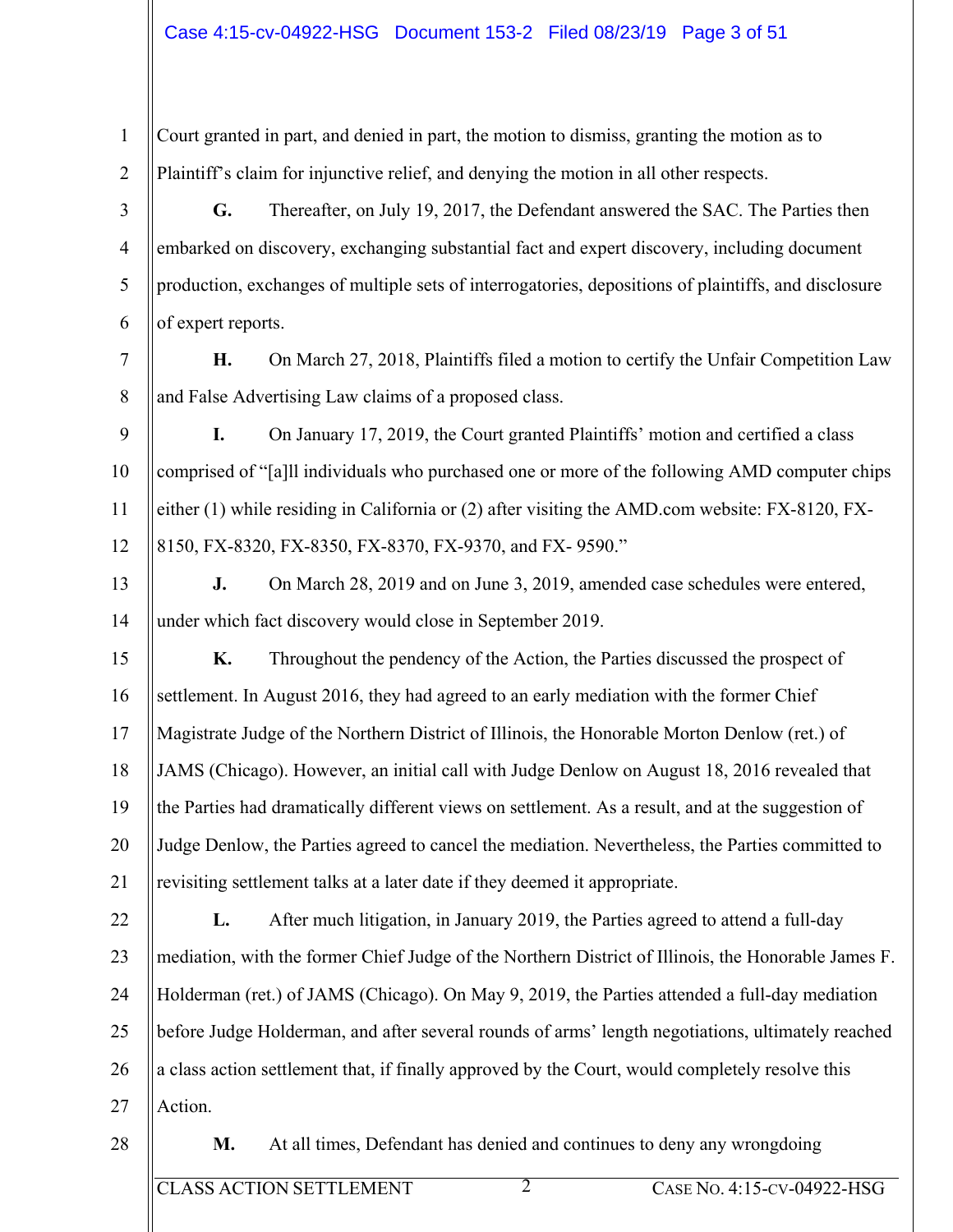1 2 3 4 5 6 7 8 9 whatsoever and has denied and continues to deny that it committed, or threatened or attempted to commit, any wrongful act or violation of law or duty alleged in the Action. Nonetheless, taking into account the uncertainty and risks inherent in any litigation, Defendant has concluded it is desirable and beneficial that the Action be fully and finally settled and terminated in the manner and upon the terms and conditions set forth in this Agreement. This Agreement is a compromise, and the Agreement, any related documents, and any negotiations resulting in it shall not be construed as or deemed to be evidence of or an admission or concession of liability or wrongdoing on the part of Defendant, or any of the Released Parties (defined below), with respect to any claim of any fault or liability or wrongdoing or damage whatsoever.

10 11 12 13 14 15 16 17 18 19 20 21 22 **N.** Plaintiffs believe that the claims asserted in the Action against Defendant have merit and that they would have prevailed at summary judgment and/or trial. Nonetheless, Plaintiffs and Class Counsel recognize that Defendant has raised factual and legal defenses that present a risk that Plaintiffs may not prevail. Plaintiffs and Class Counsel also recognize the expense and delay associated with continued prosecution of the Action against Defendant through summary judgment, trial, and any further appeals. Plaintiffs and Class Counsel have also taken into account the uncertain outcome and risks of litigation, especially in complex class actions, as well as the difficulties inherent in such litigation. Therefore, Plaintiffs believe it is desirable that the Released Claims be fully and finally compromised, settled, and resolved with prejudice. Based on their evaluation, Class Counsel have concluded that the terms and conditions of this Agreement are fair, reasonable, and adequate to the Settlement Class, and that it is in the best interests of the Settlement Class to settle the claims raised in the Action pursuant to the terms and provisions of this Agreement.

23

24 25 26 27 28 NOW, THEREFORE, IT IS HEREBY STIPULATED AND AGREED by and among Named Plaintiffs, the Settlement Class, and each of them, and Defendant, by and through their undersigned counsel that, subject to final approval of the Court after a hearing or hearings as provided for in this Settlement Agreement, in consideration of the benefits flowing to the Parties from the Agreement set forth herein, that the Action and the Released Claims shall be finally and fully compromised, settled, and released, and the Action shall be dismissed with prejudice, upon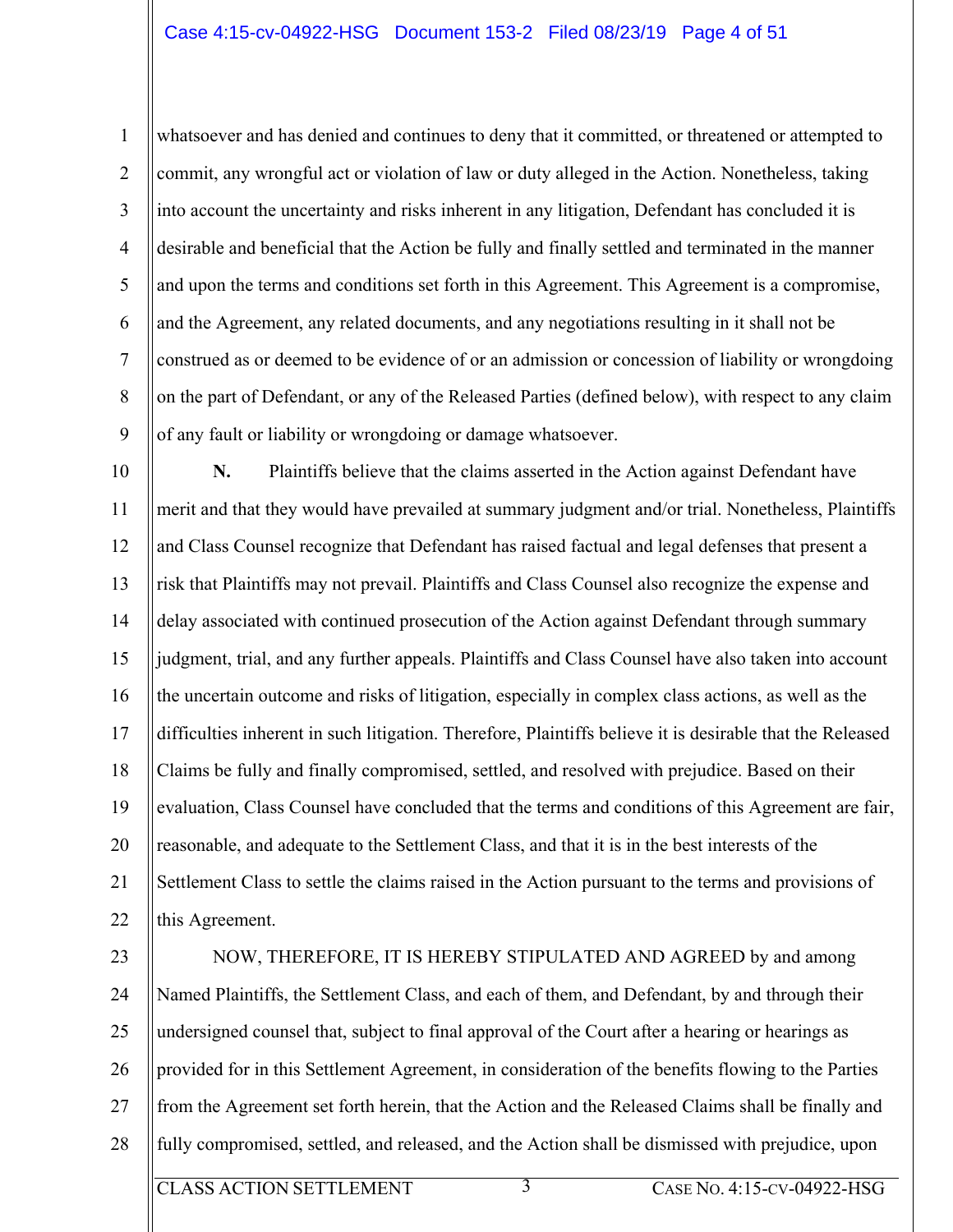1 and subject to the terms and conditions of this Agreement.

## 2

3

#### **AGREEMENT**

#### 1. **DEFINITIONS.**

4 5 As used in this Settlement Agreement, the following terms have the meanings specified below:

6 7 8 **1.1 "Action"** means *Tony Dickey and Paul Parmer v. Advanced Micro Devices, Inc.*, Case No. 4:15-cv-04922-HSG, pending in the United States District Court for the Northern District of California, Oakland Division.

9 10 11 12 13 14 **1.2 "Approved Claim"** means a Claim Form submitted by a Settlement Class Member that: (a) is submitted timely and in accordance with the directions on the Claim Form and the provisions of the Settlement Agreement; (b) is fully and truthfully completed by a Settlement Class Member with all of the information requested in the Claim Form; (c) is signed by the Settlement Class Member, physically or electronically; and (d) is approved by the Settlement Administrator pursuant to the provisions of this Agreement.

15 16 17 18 **1.3 "Claim Form"** means the document substantially in the form attached hereto as Exhibit A, as approved by the Court. The Claim Form, to be completed by Settlement Class Members who wish to file a Claim for a payment, shall be available in electronic and paper format in the manner described below.

19 20 21 22 **1.4 "Claims Deadline"** means the date by which all Claim Forms must be postmarked or received to be considered timely and shall be set at a date no later than seven (7) days prior to the Final Approval Hearing. The Claims Deadline shall be clearly set forth in the Order for Notice and Hearing as well as in the Notice and the Claim Form.

23

**1.5 "Class Counsel"** means Rafey S. Balabanian and Todd Logan of Edelson PC.

24 25 **1.6 "Class Representatives"** means the Named Plaintiffs in this Action, Tony Dickey and Paul Parmer.

26 27 28 **1.7 "Court"** means the United States District Court for the Northern District of California, the Honorable Haywood S. Gilliam, Jr. presiding, or any judge who shall succeed him as the Judge in this Action.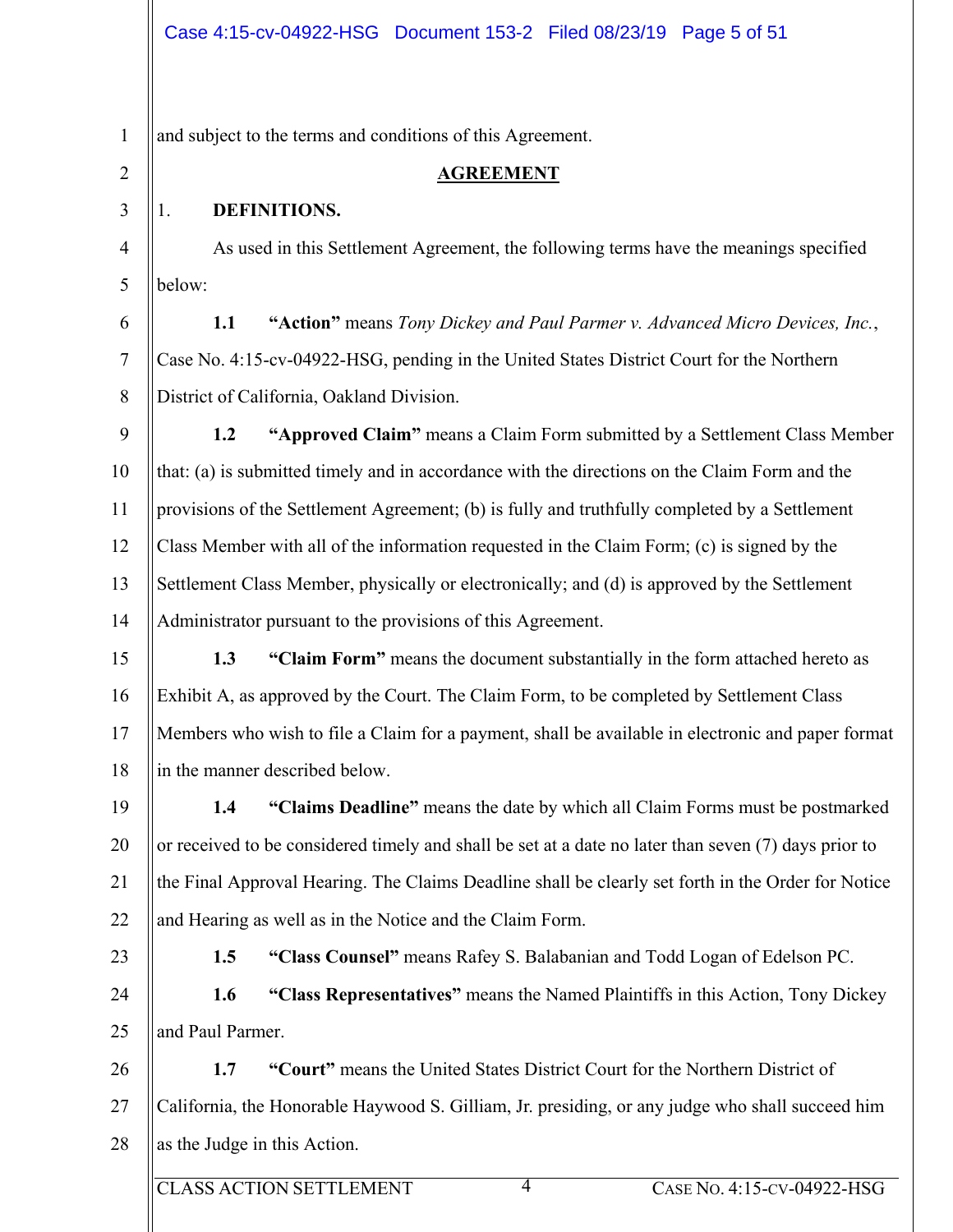1 2

3

**1.8 "Defendant"** means Advanced Micro Devices, Inc., the defendant in the Action.

**1.9 "Defendant's Counsel"** means Matthew D. Powers and E. Clay Marquez of O'Melveny & Myers LLP.

4

5

**1.10 "Effective Date"** means the date ten (10) days after which all of the events and conditions specified in Paragraph 9.1 have been met and have occurred.

6 7 8 9 10 11 12 13 **1.11 "Escrow Account"** means the separate, interest-bearing escrow account to be established by the Settlement Administrator under terms acceptable to all Parties at a depository institution insured by the Federal Deposit Insurance Corporation. The Settlement Payments shall be deposited by Defendant into the Escrow Account and the money in the Escrow Account shall be invested in the following types of accounts and/or instruments and no other: (i) demand deposit accounts and/or (ii) time deposit accounts and certificates of deposit, in either case with maturities of forty-five (45) days or less. The costs of establishing and maintaining the Escrow Account shall be paid from the Settlement Fund.

14 15 **1.12** "**Fee Award***"* means the amount of attorneys' fees and reimbursement of expenses awarded by the Court to Class Counsel, which will be paid out of the Settlement Fund.

16 17 18 19 20 21 22 23 24 25 **1.13 "Final"** means one business day following the latest of the following events: (i) the date upon which the time expires for filing or noticing any appeal of the Court's Final Judgment approving the Settlement Agreement; (ii) if there is an appeal or appeals, other than an appeal or appeals solely with respect to the Fee Award, the date of completion, in a manner that finally affirms and leaves in place the Final Judgment without any material modification, of all proceedings arising out of the appeal or appeals (including, but not limited to, the expiration of all deadlines for motions for reconsideration or petitions for review and/or *certiorari*, all proceedings ordered on remand, and all proceedings arising out of any subsequent appeal or appeals following decisions on remand); or (iii) the date of final dismissal of any appeal or the final dismissal of any proceeding on *certiorari*.

26 27 28 **1.14 "Final Approval Hearing"** means the hearing before the Court where the Parties will request the Final Judgment to be entered by the Court approving the Settlement Agreement, the Fee Award, and the incentive award to the Class Representatives.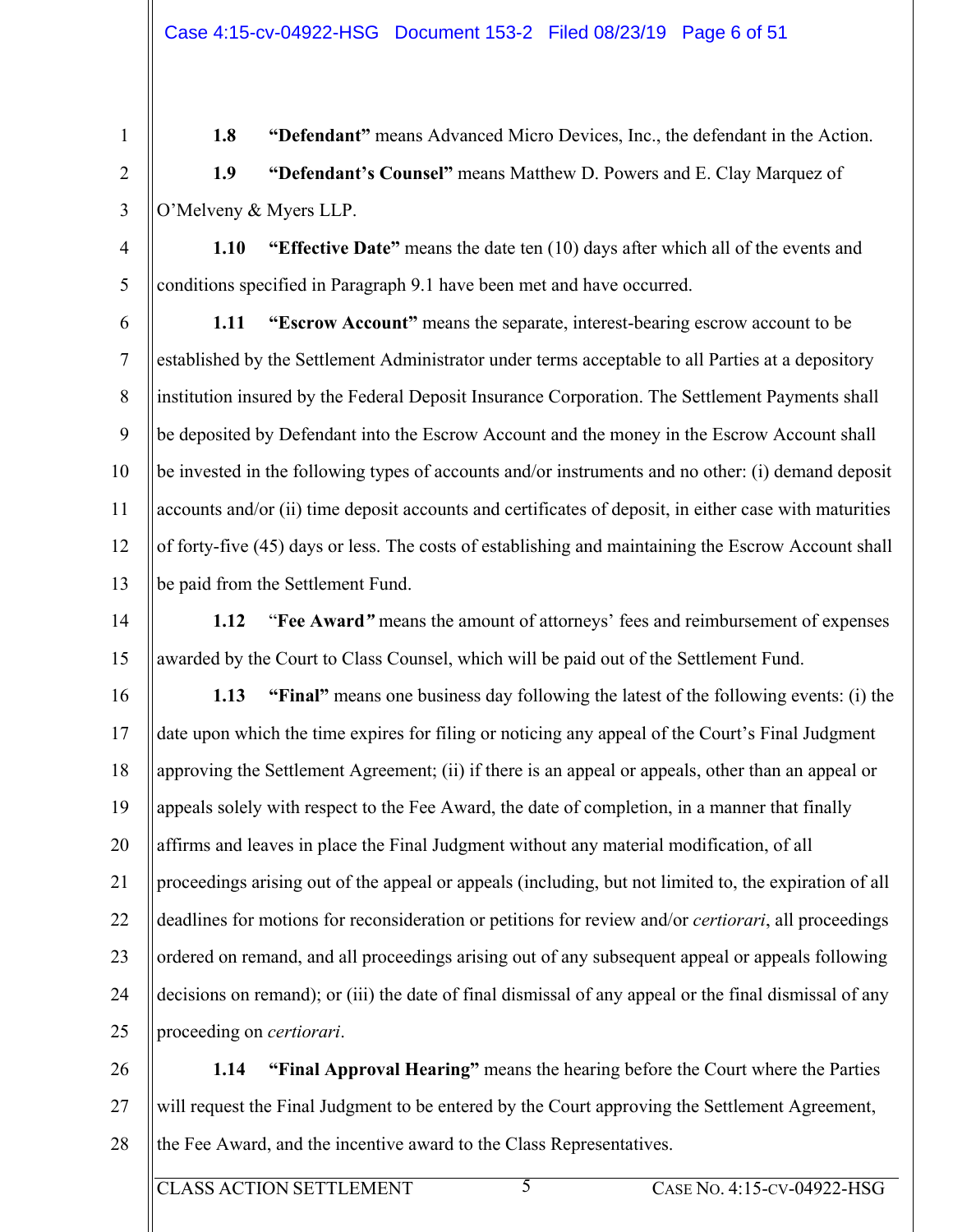1 2

**1.15 "Final Judgment"** or **"Final Settlement Order"** means the Final Judgment and Order to be entered by the Court approving the Agreement after the Final Approval Hearing.

3 4 5 6 **1.16 "Notice"** means the notice of this proposed Class Action Settlement Agreement and Final Approval Hearing, which is to be sent to the Settlement Class substantially in the manner set forth in this Agreement, is consistent with the requirements of Due Process and Rule 23, and is substantially in the form of Exhibits B, C, and D hereto.

7 8 **1.17 "Notice Date"** means the date by which the Notice set forth in Paragraph 4.1 is complete, which shall be no later than forty-five (45) days after Preliminary Approval.

9 10 11 12 13 14 **1.18 "Objection/Exclusion Deadline"** means the date by which a written objection to this Settlement Agreement or a request for exclusion submitted by a Person within the Settlement Class must be made, which shall be designated as a date no later than forty-five (45) days after the Notice Date and no sooner than fourteen (14) days after papers supporting the Fee Award are filed with the Court and posted to the settlement website listed in Paragraph 4.1(d), or such other date as ordered by the Court.

15 16 17 18 19 20 **1.19 "Person"** shall mean, without limitation, any individual, corporation, partnership, limited partnership, limited liability company, association, joint stock company, estate, legal representative, trust, unincorporated association, and any business or legal entity and their spouses, heirs, predecessors, successors, representatives, or assigns. "Person" is not intended to include any governmental agencies or governmental actors, including, without limitation, any state Attorney General office.

21

**1.20 "Plaintiffs"** means Tony Dickey, Paul Parmer, and the Settlement Class Members.

22 23 **1.21 "Preliminary Approval"** means the Court's preliminary approval of this Settlement Agreement, and approval of the form and manner of the Notice.

24 25 26 27 **1.22 "Preliminary Approval Order"** means the order preliminarily approving the Settlement Agreement and directing notice thereof to the Settlement Class, which will be agreed upon by the Parties and submitted to the Court in conjunction with Plaintiffs' motion for preliminary approval of the Agreement.

28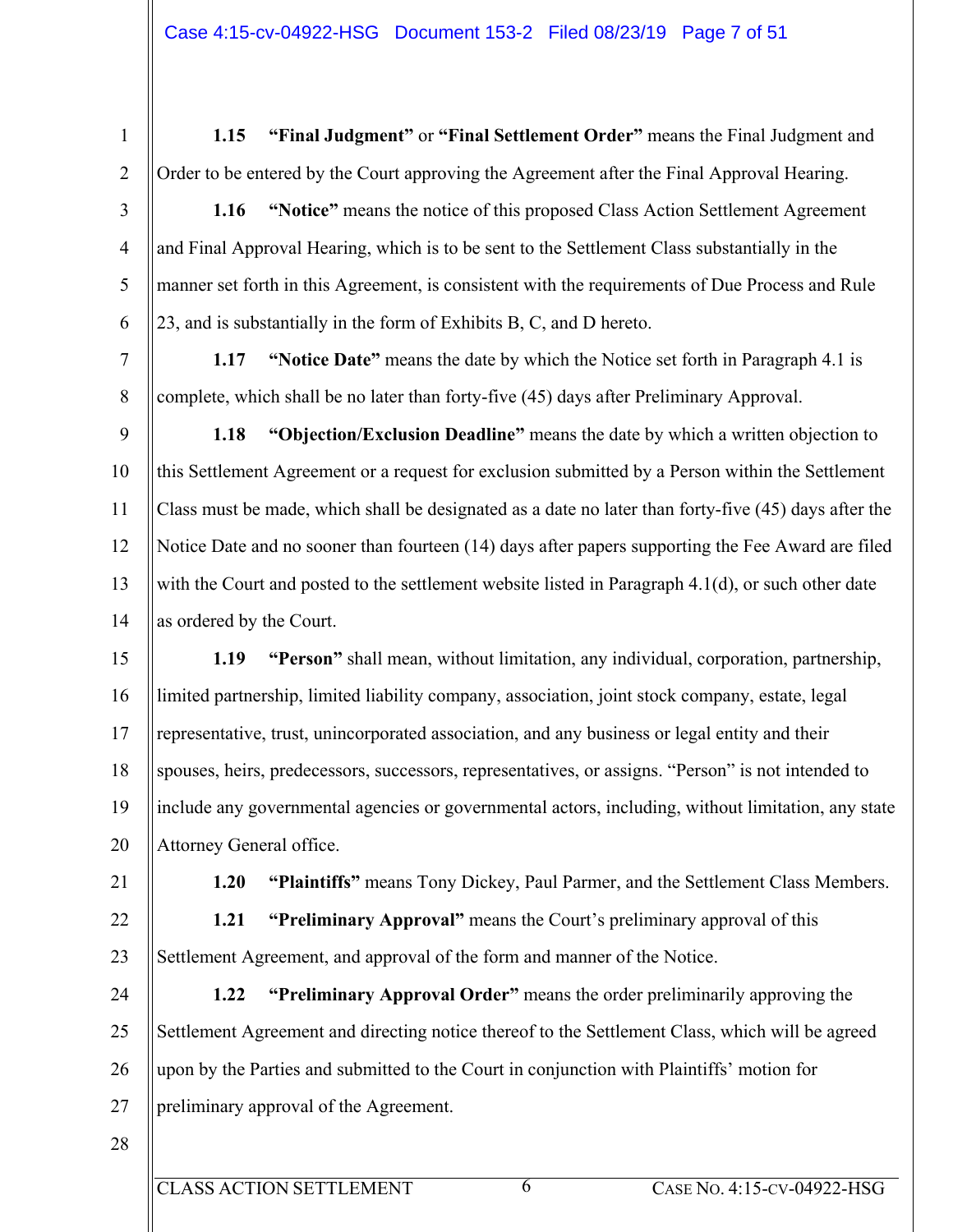1 2 3 4 5 6 7 8 9 10 11 12 13 14 15 **1.23 "Released Claims"** means any and all actual, potential, filed, known or unknown, fixed or contingent, claimed or unclaimed, suspected or unsuspected, claims, demands, liabilities, rights, causes of action, contracts or agreements, extracontractual claims, damages, punitive, exemplary or multiplied damages, expenses, costs, attorneys' fees and or obligations (including "Unknown Claims," as defined below), whether in law or in equity, accrued or unaccrued, direct, individual or representative, of every nature and description whatsoever, whether based on California's Unfair Competition Law, California's False Advertising Law, California's Consumer Legal Remedies Act, or on claims of fraudulent inducement, breach of express warranty, or negligent misrepresentation, or other federal, state, local, statutory or common law or any other law, rule or regulation, against the Released Parties, or any of them, arising out of any marketing materials, advertising, descriptions, facts, transactions, events, matters, occurrences, acts, disclosures, statements, representations, omissions or failures to act regarding the number of cores in AMD's FX-8120, FX-8150, FX-8320, FX-8350, FX-8370, FX-9370, and FX- 9590 processors, including all claims that were brought or could have been brought in the Action relating to representations about those CPUs.

16 17 18 19 20 21 22 23 **1.24 "Released Parties"** means Defendant Advanced Micro Devices, Inc., as well as any and all of its respective present or past heirs, executors, estates, administrators, predecessors, successors, subsidiaries, direct and indirect distributors, resellers, and customers (including through multiple levels of sale or distribution), licensors, licensees, associates, affiliates, employers, employees, agents, consultants, independent contractors, insurers, directors, managing directors, officers, partners, principals, members, attorneys, accountants, financial and other advisors, underwriters, shareholders, lenders, auditors, investment advisors, legal representatives, successors in interest, assigns and companies, firms, and trusts.

24 25 26 27 28 **1.25 "Releasing Parties"** means Plaintiffs, those Settlement Class Members who do not timely opt out of the Settlement Class, and all of their respective present or past heirs, executors, estates, administrators, predecessors, successors, assigns, parent companies, subsidiaries, associates, affiliates, employers, employees, agents, consultants, independent contractors, insurers, directors, managing directors, officers, partners, principals, members, attorneys, accountants,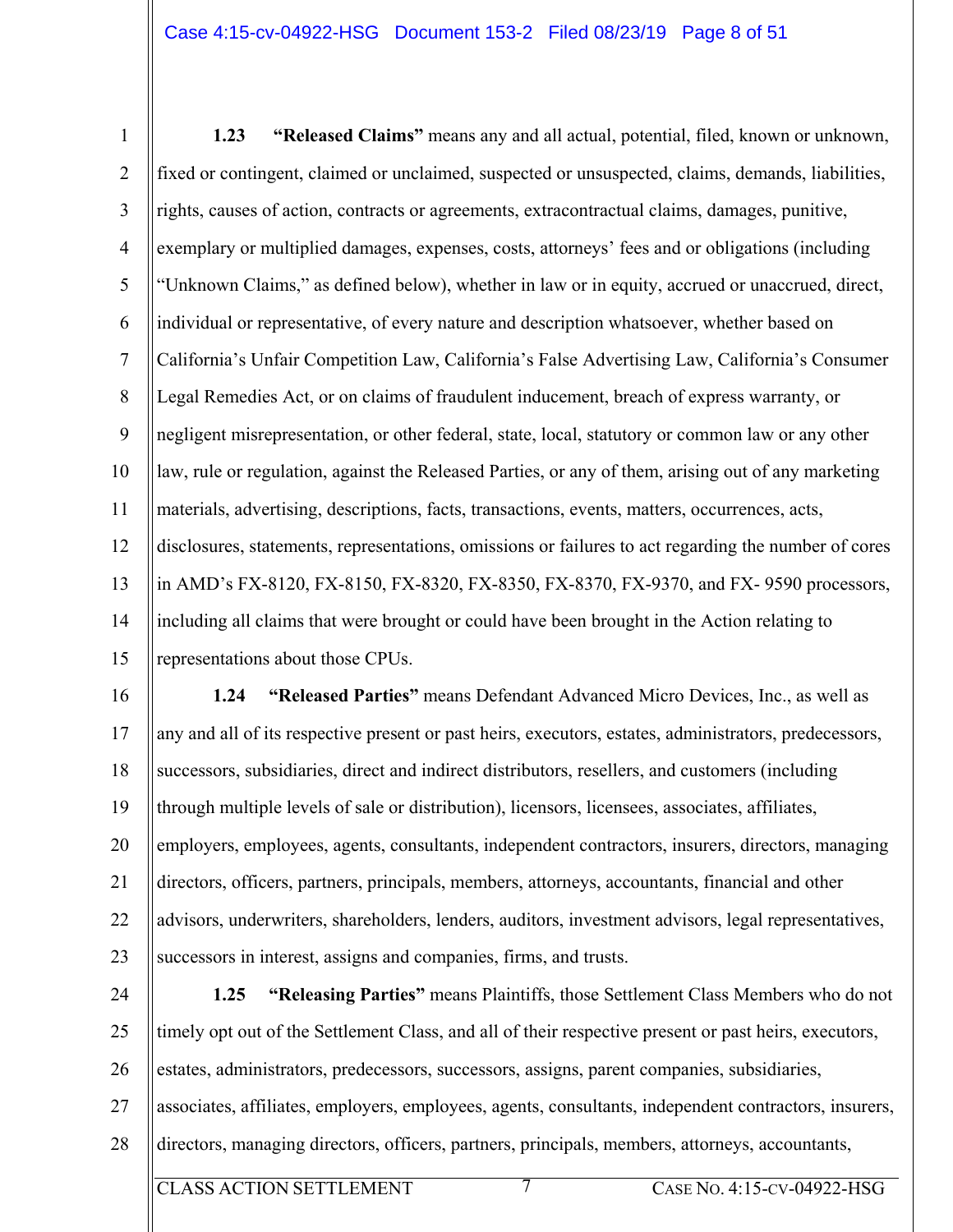financial and other advisors, underwriters, shareholders, lenders, auditors, investment advisors, legal representatives, successors in interest, assigns and companies, firms, trusts, and corporations.

3 4 5 6 7 8 **1.26 "Settlement Administration Expenses"** means the expenses incurred by the Settlement Administrator in providing Notice, processing claims, responding to inquiries from members of the Settlement Class, mailing checks for Approved Claims, and related services. The Settlement Administrator anticipates the total cost of Settlement Administration to be approximately \$350,000-\$700,000, depending on factors such as the number of physical addresses ultimately produced pursuant to subpoenas served upon third parties to this litigation.

9 10 11 **1.27 "Settlement Administrator"** means Angeion Group, subject to Court approval, who shall oversee the distribution of Notice, as well as the processing and payment of Approved Claims to the Settlement Class as set forth in this Agreement.

12 13 14 15 16 17 18 19 20 **1.28 "Settlement Class"** means all Persons who purchased one or more of the following AMD computer chips either (1) while residing in California or (2) after visiting the AMD.com website: FX-8120, FX-8150, FX-8320, FX-8350, FX-8370, FX-9370, and FX-9590. Excluded from the Settlement Class are (1) any Judge or Magistrate presiding over this action and members of their families, (2) the defendant, defendant's subsidiaries, parent companies, successors, predecessors, and any entity in which the defendant or its parents have a controlling interest and their current or former officers, directors, and employees, (3) persons who properly execute and file a timely request for exclusion from the class, and (4) the legal representatives, successors or assigns of any such excluded persons.

21 22 **1.29 "Settlement Class Member"** means a Person who falls within the definition of the Settlement Class as set forth above and who has not submitted a valid request for exclusion.

23 24 25 26 27 28 **1.30 "Settlement Fund"** means the non-reversionary cash fund that shall be established by Defendant in the total amount of twelve million one hundred thousand dollars (\$12,100,000.00) to be deposited into the Escrow Account via Defendant's Settlement Payments, plus all interest earned thereon. From the Settlement Fund, the Settlement Administrator shall pay all Approved Claims made by Settlement Class Members, Settlement Administration Expenses, any incentive award to the Class Representatives, and any Fee Award to Class Counsel. The

1

2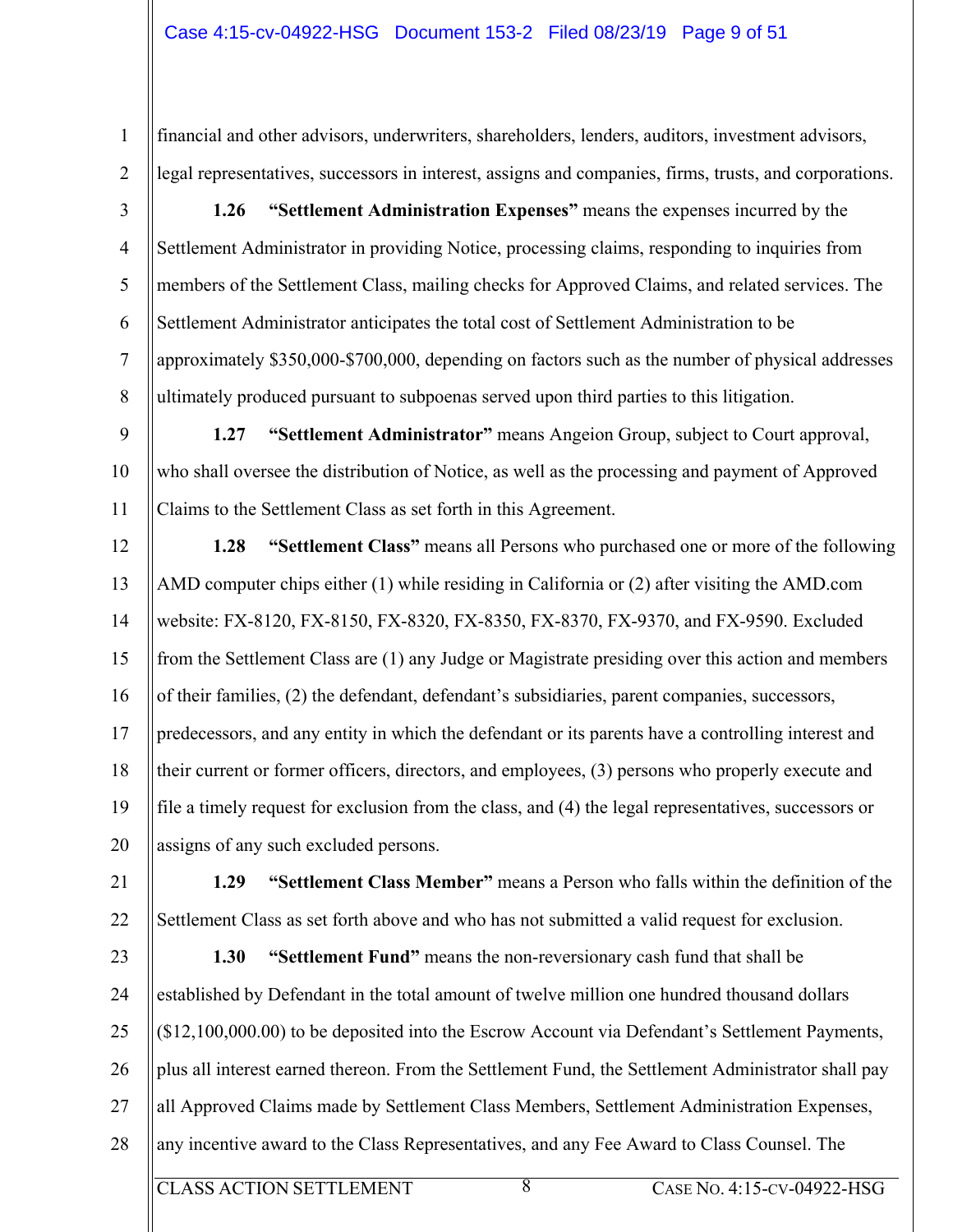1 2 3 4 5 6 7 8 Settlement Fund shall be kept in the Escrow Account with permissions granted to the Settlement Administrator to access said funds until such time as the above-listed payments are made. The Settlement Fund includes all interest that shall accrue on the sums deposited in the Escrow Account. The Settlement Administrator shall be responsible for all tax filings with respect to any earnings on the Settlement Fund and the payment of all taxes that may be due on such earnings. The Settlement Payments represents the total extent of Defendant's monetary obligations under this Agreement. In no event shall Defendant's total monetary obligation with respect to this Agreement exceed or be less than twelve million one hundred thousand dollars (\$12,100,000.00)

9 10 11 **1.31 "Settlement Payments"** means those payments made by Defendant, totaling twelve million one hundred thousand dollars (\$12,100,000.00), and deposited in the Escrow Account for the purpose of establishing the Settlement Fund.

12 13 14 15 16 17 18 **1.32 "Unknown Claims"** means claims that could have been raised in the Action and that any or all of the Releasing Parties do not know or suspect to exist, which, if known by him or her, might affect his or her agreement to release the Released Parties or the Released Claims or might affect his or her decision to agree, object or not to object to the Settlement. Upon the Effective Date, the Releasing Parties shall be deemed to have, and shall have, expressly waived and relinquished, to the fullest extent permitted by law, the provisions, rights and benefits of § 1542 of the California Civil Code, which provides as follows:

A GENERAL RELEASE DOES NOT EXTEND TO CLAIMS THAT THE CREDITOR OR RELEASING PARTY DOES NOT KNOW OR SUSPECT TO EXIST IN HIS OR HER FAVOR AT THE TIME OF EXECUTING THE RELEASE AND THAT, IF KNOWN BY HIM OR HER, WOULD HAVE MATERIALLY AFFECTED HIS OR HER SETTLEMENT WITH THE DEBTOR OR RELEASED PARTY.

23 24 25 26 27 28 Upon the Effective Date, the Releasing Parties also shall be deemed to have, and shall have, waived any and all provisions, rights and benefits conferred by any law of any state or territory of the United States, or principle of common law, or the law of any jurisdiction outside of the United States, which is similar, comparable or equivalent to § 1542 of the California Civil Code. The Releasing Parties acknowledge that they may discover facts in addition to or different from those that they now know or believe to be true with respect to the subject matter of this release, but that

19

20

21

22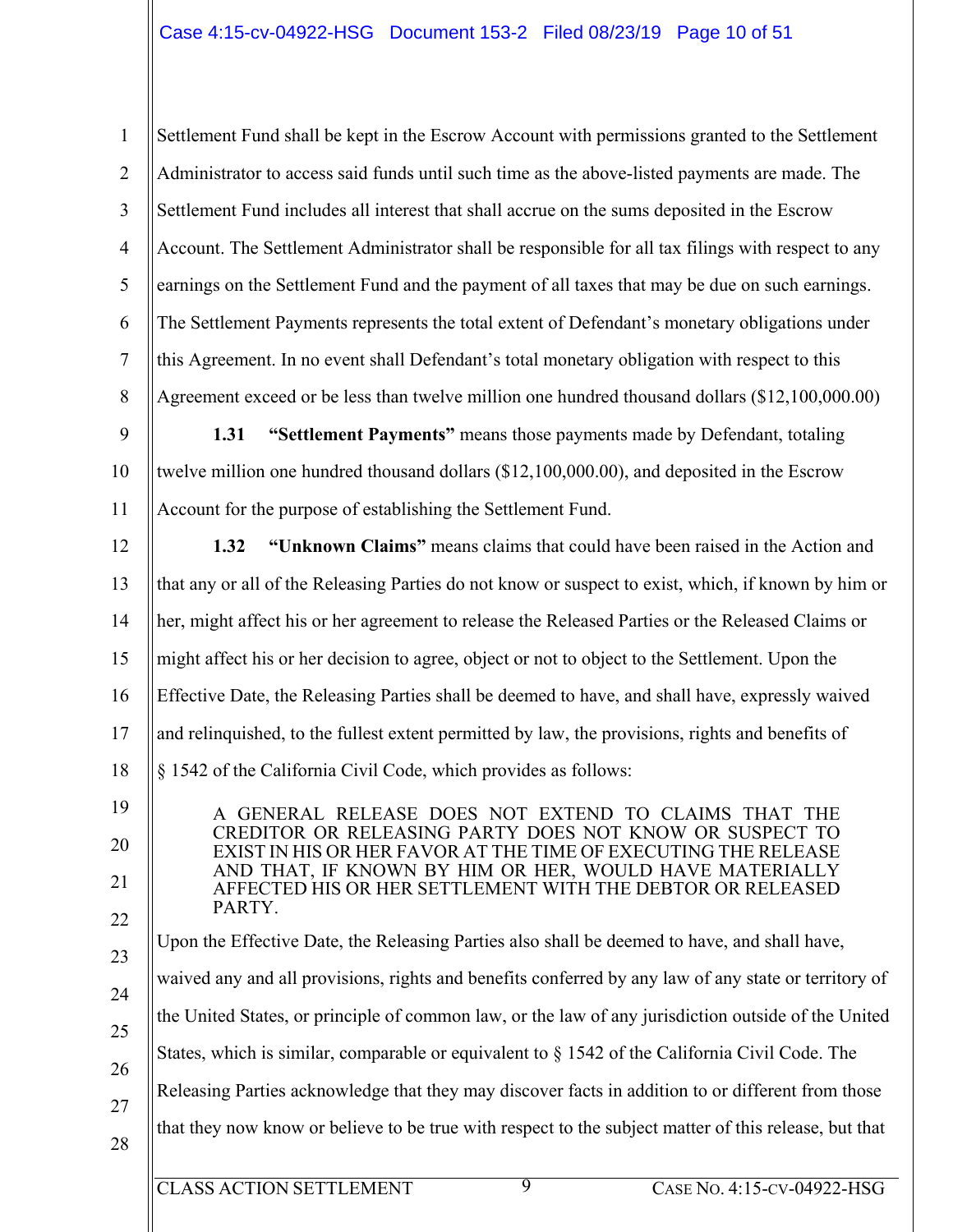1 2 it is their intention to finally and forever settle and release the Released Claims, notwithstanding any Unknown Claims they may have, as that term is defined in this Paragraph.

3

#### 2. **SETTLEMENT CONSIDERATION.**

4 5 6 In consideration of the Release provided for in Section 3 and the dismissal of the Action with prejudice, AMD agrees to provide the following consideration to the Plaintiffs under the terms of the Settlement Agreement.

7

#### **2.1 Monetary Compensation.**

8 9 10 11 12 (a) Defendant shall pay or cause to be paid into the Escrow Account an initial Settlement Payment in the amount of six million fifty thousand dollars (\$6,050,000.00) within fourteen (14) business days after Preliminary Approval. Defendants shall then pay or cause to be paid into the Escrow Account a second and final Settlement Payment in the amount of six million fifty thousand dollars (\$6,050,000.00) within ten (10) business days after Final Approval.

13 14 15 16 17 18 19 20 21 (b) Settlement Class Members shall have until the Claims Deadline to submit an Approved Claim for up to five (5) qualifying purchases of an FX-8120, FX-8150, FX-8320, FX-8350, FX-8370, FX-9370, or FX-9590 CPU(s), without proof of purchase. Settlement Class Members seeking to file a claim for more than five (5) qualifying purchases will be required to provide the Claims Administrator with reasonable proof of purchase. Each Settlement Class Member with an Approved Claim shall be entitled to a *pro rata* portion, on a per- -CPU basis, of the Settlement Fund to be paid by check after deducting the Settlement Administration Expenses, any Fee Award to Class Counsel, any incentive award for the Class Representatives, and any other amounts payable under the Agreement.

22 23 24 25 (c) In the event that the total *pro rata*, per-CPU distribution entitlement of any individual class member exceeds \$300 (*i.e.,* the approximate original retail price of the AMD FX-9590 CPU ), all amounts above and beyond \$300 per CPU shall be distributed to a reasonable *cy pres* recipient, subject to Court approval.

26 27 28 (d) Within sixty (60) days after the Effective Date, or such other date as the Court may set, the Settlement Administrator shall pay from the Settlement Fund all Approved Claims by check.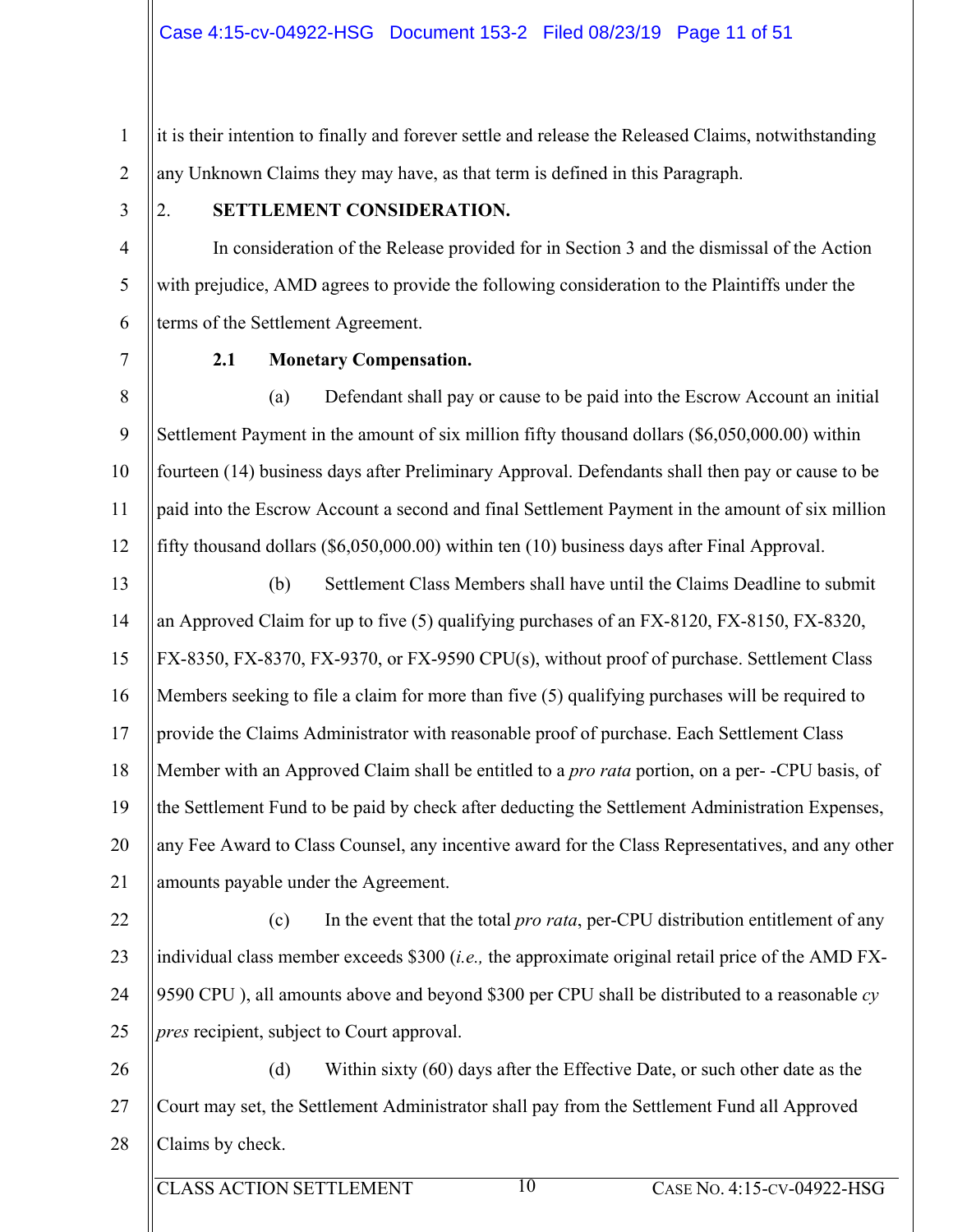| $\mathbf{1}$   | All cash payments issued to Settlement Class Members via check will state<br>(e)                               |  |
|----------------|----------------------------------------------------------------------------------------------------------------|--|
| $\overline{2}$ | on the face of the check that it will expire and become null and void unless cashed within ninety              |  |
| 3              | (90) days after the date of issuance. To the extent that a check issued to a Settlement Class                  |  |
| $\overline{4}$ | Member is not cashed within ninety (90) days after the date of issuance, such funds shall be placed            |  |
| 5              | into a Second Distribution fund. If appropriate, at the Parties' election, funds remaining from any            |  |
| 6              | uncashed checks provided during the initial distribution may be used for a Second Distribution to              |  |
| $\tau$         | participating class members on a pro rata basis, and/or may be directed to an appropriate cy pres              |  |
| 8              | recipient, agreed upon by the Parties and subject to Court approval, in lieu of a Second                       |  |
| 9              | Distribution. To the extent that a Second Distribution is made and any Second Distribution checks              |  |
| 10             | remain uncashed after ninety (90) days, such funds shall be directed to an appropriate cy pres                 |  |
| 11             | recipient, agreed upon by the Parties and subject to Court approval.                                           |  |
| 12             | (f)<br>Subject to Court approval, the Parties agree to engage the Rose Foundation,                             |  |
| 13             | located at 201 4 <sup>th</sup> Street, Suite 102, Oakland, CA 94607, for purposes of managing the distribution |  |
| 14             | of any cy pres funds and the selection of an appropriate cy pres recipient(s) whose work is closely            |  |
| 15             | related to the issues raised by this litigation and/or furthers the objectives of this Settlement              |  |
| 16             | Agreement. The Parties further agree that any Rose Foundation fees will be paid exclusively from               |  |
| 17             | the Settlement Fund.                                                                                           |  |
| 18             | <b>RELEASE.</b><br>3.                                                                                          |  |
| 19             | The obligations incurred pursuant to this Settlement Agreement shall be a full and<br>3.1                      |  |
| 20             | final disposition of the Action and any and all Released Claims, as against all Released Parties.              |  |
| 21             | 3.2<br>Upon the Effective Date, the Releasing Parties, and each of them, shall be deemed                       |  |
| 22             | to have, and by operation of the Final Judgment shall have, fully, finally, and forever released,              |  |
| 23             | relinquished, and discharged all Released Claims against the Released Parties, and each of them.               |  |
| 24             | NOTICE TO THE CLASS.<br>4.                                                                                     |  |
| 25             | The Notice Plan shall consist of the following:<br>4.1                                                         |  |
| 26             | Settlement Class List. No later than fourteen (14) business days after the<br>(a)                              |  |
| 27             | execution of this Agreement, Class Counsel will seek to obtain the last known U.S. Mail addresses              |  |
| 28             | and email addresses of Persons in the Settlement Class by issuing subpoenas for such information               |  |
|                |                                                                                                                |  |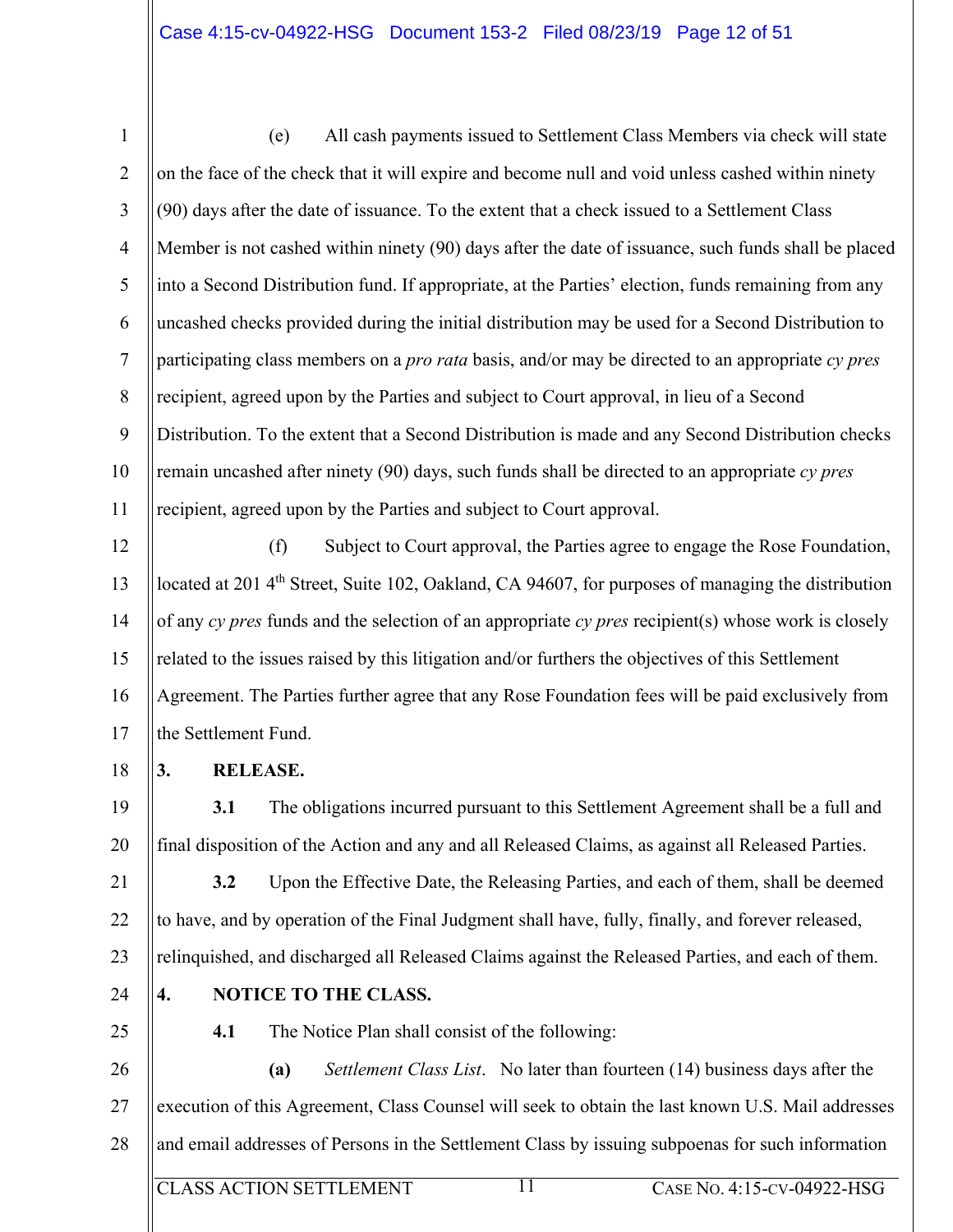1 2 3 4 to certain third-party resellers of AMD's processors at issue in the Action and provide that contact information to the Settlement Administrator. The Settlement Administrator shall use this information to create the "Class List," a copy of which shall be provided to Class Counsel and Defendant's Counsel.

5 6 7 8 9 10 11 12 **(b)** *Direct Notice via U.S. Mail*. No later than the Notice Date, the Settlement Administrator shall send notice substantially in the form attached as Exhibit B and a postcard Claim Form with return postage prepaid via First Class U.S. Mail to all Settlement Class Members whose U.S. Mail address is available in the Class List. In the event that claims representing fewer than 50,000 CPU purchases have been submitted by the date that is thirty (30) days prior to the Claims Deadline, the Settlement Administrator shall again send notice substantially in the form attached as Exhibit B and a postcard Claim Form with return postage prepaid via First Class U.S. Mail to all Settlement Class Members whose U.S. Mail address is available in the Class List.

- 13 14 15 16 17 18 19 20 21 22 **(c)** *Direct Notice via Email.* No later than the Notice Date, the Settlement Administrator shall send Notice via email substantially in the form attached as Exhibit C, along with an electronic link to the Claim Form, to all Settlement Class Members for whom a valid email address is available in the Class List. In the event transmission of email notice results in any "bounce-backs," the Settlement Administrator shall, if possible, correct any issues that may have caused the "bounce-back" to occur and make a second attempt to re-send the email notice. Thirty (45) days prior to the Claims Deadline, the Settlement Administrator shall again send Notice via email substantially in the form attached as Exhibit C, along with an electronic link to the Claim Form, to all Settlement Class Members for whom a valid email address is available in the Class List.
- 23 24 25 26 27 28 **(d)** *Settlement Website.* Within ten (10) days from Preliminary Approval, Notice shall be provided on a website at www.amdcpusettlement.com, which shall be administered and maintained by the Settlement Administrator and shall include the ability to file Claim Forms on-line. The Notice provided on the Settlement Website shall be substantially in the form of Exhibit D hereto. The Settlement Website will be periodically updated to provide the estimated pro rata payment amount based on the number of participating Settlement Class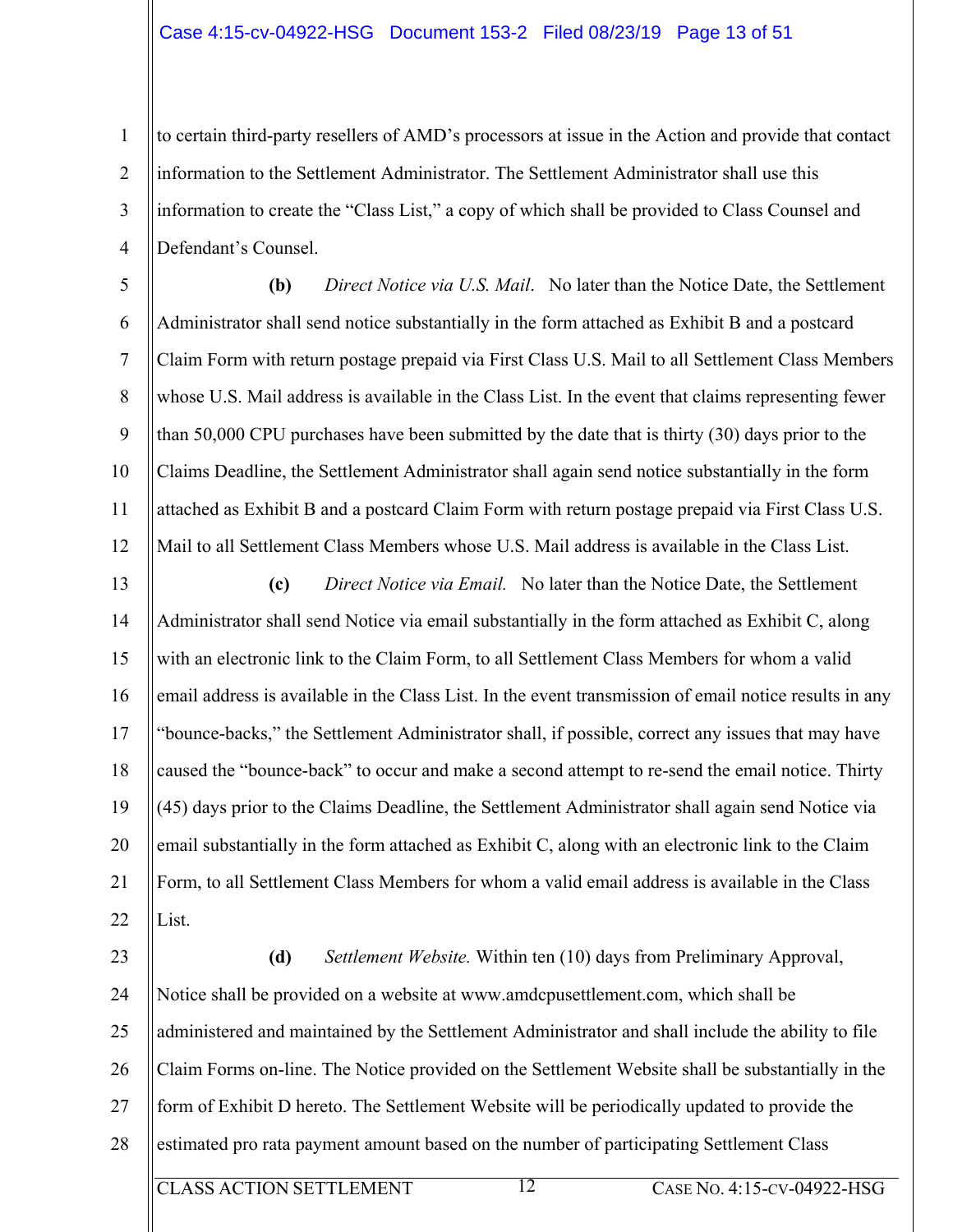1 Members.

2 3 4 5 6 7 8 9 **(e)** *Digital Publication Notice*. The Settlement Administrator will supplement the direct mail postcard and email notice with Internet banner ads, which allows access to several thousand premium high-quality websites likely to be visited by Settlement Class Members. These ads will run for at least one month and will contain active hyperlinks to the Settlement Website. The final banner ads, and the banner ad program, to be used shall to be subject to the final approval of Defendant, approval not to be unreasonably withheld. Any disputes between the Parties regarding banner ads shall be submitted to the Honorable James F. Holderman (ret.) of JAMS for binding determination.

10 11 12 13 14 **(f)** *CAFA Notice.* Pursuant to 28 U.S.C. § 1715, not later than ten (10) days after the Agreement is filed with the Court, Defendant shall cause to be served upon the Attorneys General of each U.S. State in which Settlement Class members reside, the Attorney General of the United States, and other required government officials, notice of the proposed settlement as required by law.

15 16 17 18 19 20 21 22 23 24 25 26 **4.2** The Notice shall advise the Settlement Class of their rights, including the right to be excluded from, comment upon, and/or object to the Settlement Agreement or any of its terms. The Notice shall specify that any objection to the Settlement Agreement, and any papers submitted in support of said objection, shall be considered by the Court at the Final Approval Hearing only if, on or before the Objection/Exclusion Deadline approved by the Court and specified in the Notice, the Person making the objection files notice of an intention to do so and at the same time (a) files copies of such papers he or she proposes to be submitted at the Final Approval Hearing with the Clerk of the Court, or alternatively, if the objection is from a Class Member represented by counsel, files any objection through the Court's CM/ECF system, and (b) sends copies of such papers by mail, hand, or overnight delivery service to Class Counsel and Defendant's Counsel. The Notice shall also advise the Settlement Class of the total value of the Settlement Fund and the approximate value of anticipated distributions per CPU.

27 28 **4.3** Any Settlement Class Member who intends to object to this Agreement must present the objection in writing, which must be personally signed by the objector, and must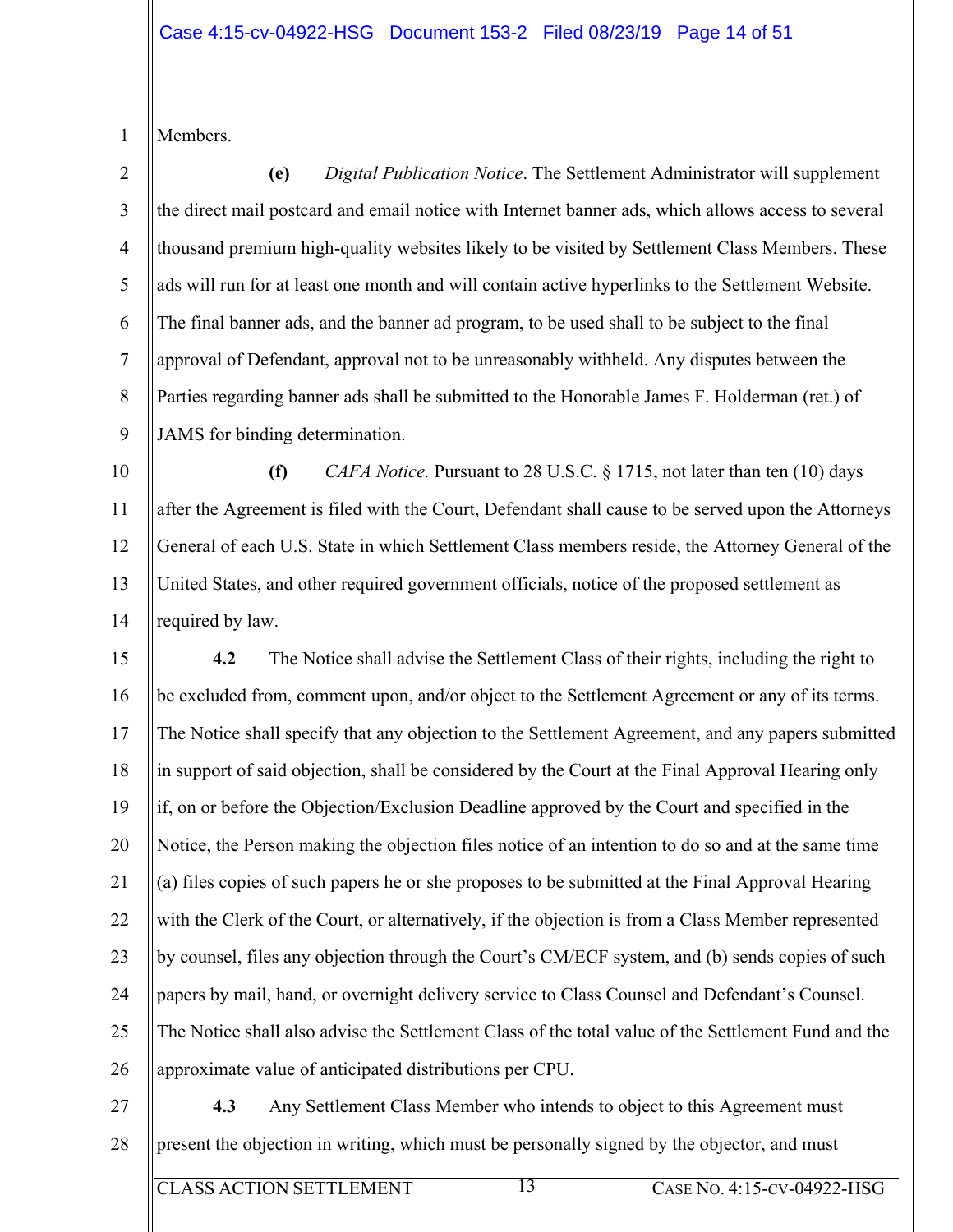1 2 3 4 5 6 7 8 9 10 include: (1) the objector's name and address; (2) an explanation of the basis upon which the objector claims to be a Settlement Class Member, including the model of AMD CPU purchased and statement that it was either purchased while residing in California or after visiting the AMD.com website; (3) all grounds for the objection, including all citations to legal authority and evidence supporting the objection; (4) the name and contact information of any and all attorneys representing, advising, or in any way assisting the objector in connection with the preparation or submission of the objection or who may profit from the pursuit of the objection; and (5) a statement indicating whether the objector intends to appear at the Final Approval Hearing (either personally or through counsel who files an appearance with the Court in accordance with the Local Rules).

11 12 13 14 15 16 17 18 19 20 21 22 23 24 25 26 27 28 **4.4** A Settlement Class Member may request to be excluded from the Settlement Class by sending a written request postmarked on or before the Objection/Exclusion Deadline approved by the Court and specified in the Notice. To exercise the right to be excluded, a Person in the Settlement Class must timely send a written request for exclusion to the Settlement Administrator providing his/her name and address, the model of AMD processor(s) purchased, the number of AMD processors purchased, and a statement that it was either purchased while residing in California or after visiting the AMD.com website; a signature, the name and number of the case, and a statement that he or she wishes to be excluded from the Settlement Class for purposes of this Settlement. A request to be excluded that does not include all of this information, or that is sent to an address other than that designated in the Notice, or that is not postmarked within the time specified, shall be invalid, and the Person(s) serving such a request shall be a member(s) of the Settlement Class and shall be bound as a Settlement Class Member by this Agreement, if approved. Any member of the Settlement Class who validly elects to be excluded from this Agreement shall not: (i) be bound by any orders or the Final Judgment; (ii) be entitled to relief under this Settlement Agreement; (iii) gain any rights by virtue of this Agreement; or (iv) be entitled to object to any aspect of this Agreement. The request for exclusion must be personally signed by the Person requesting exclusion. So-called "mass" or "class" opt-outs shall not be allowed. To be valid, a request for exclusion must be postmarked or received by the date specified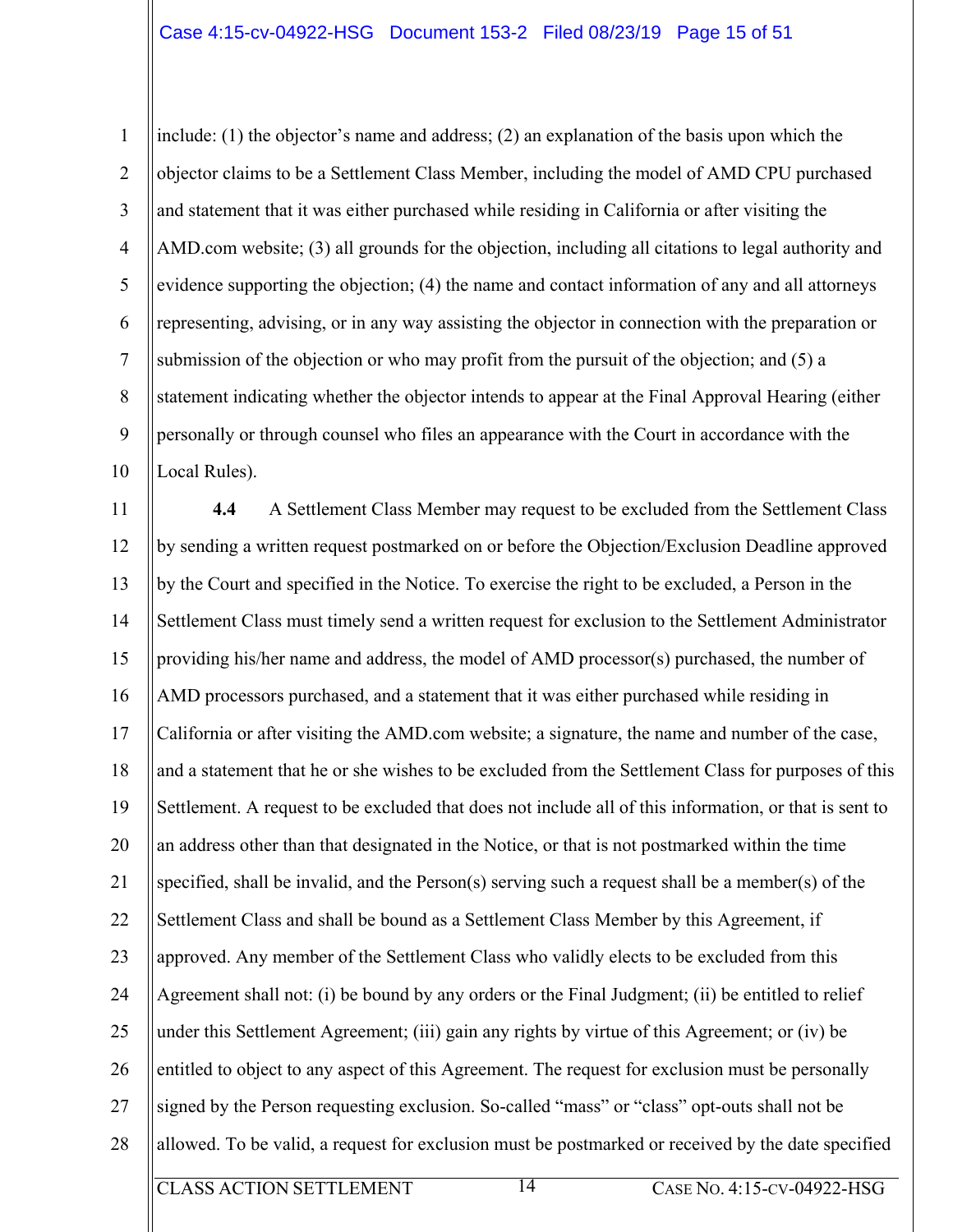1 in the Notice.

2 3 **4.5** The Final Approval Hearing shall be no earlier than ninety (90) days after the Notice described in Paragraph 4.1(f) is provided.

4 5 6 7 8 9 10 **4.6** Any Settlement Class Member who does not, in accordance with the terms and conditions of this Agreement, seek exclusion from the Settlement Class or timely file a valid Claim Form shall not be entitled to receive any payment or benefits pursuant to this Agreement, but will otherwise be bound by all of the terms of this Agreement, including the terms of the Final Judgment to be entered in the Action and the Releases provided for in the Agreement, and will be barred from bringing any action against any of the Released Parties concerning the Released Claims.

11

#### **5. SETTLEMENT ADMINISTRATION.**

12 13 14 15 16 17 18 19 20 21 22 23 24 25 26 **5.1** The Settlement Administrator shall, under the supervision of the Court, administer the relief provided by this Settlement Agreement by processing Claim Forms in a rational, responsive, cost effective, and timely manner. The Settlement Administrator shall maintain reasonably detailed records of its activities under this Agreement. The Settlement Administrator shall maintain all such records as are required by applicable law in accordance with its normal business practices and such records will be made available to Class Counsel and Defendant's Counsel upon request. The Settlement Administrator shall also provide reports and other information to the Court as the Court may require. The Settlement Administrator shall provide Class Counsel and Defendant's Counsel with information concerning Notice, administration, and implementation of the Settlement Agreement. Should the Court request, the Parties shall submit a timely report to the Court summarizing the work performed by the Settlement Administrator, including a post-distribution accounting of all amounts from the Settlement Fund paid to Settlement Class Members on account of Approved Claims, the number and value of checks not cashed, and the amount distributed to any *cy pres* recipient. Without limiting the foregoing, the Settlement Administrator shall:

27 28 **(a)** Forward to Defendant's Counsel, with copies to Class Counsel, all original documents and other materials received in connection with the administration of the Settlement,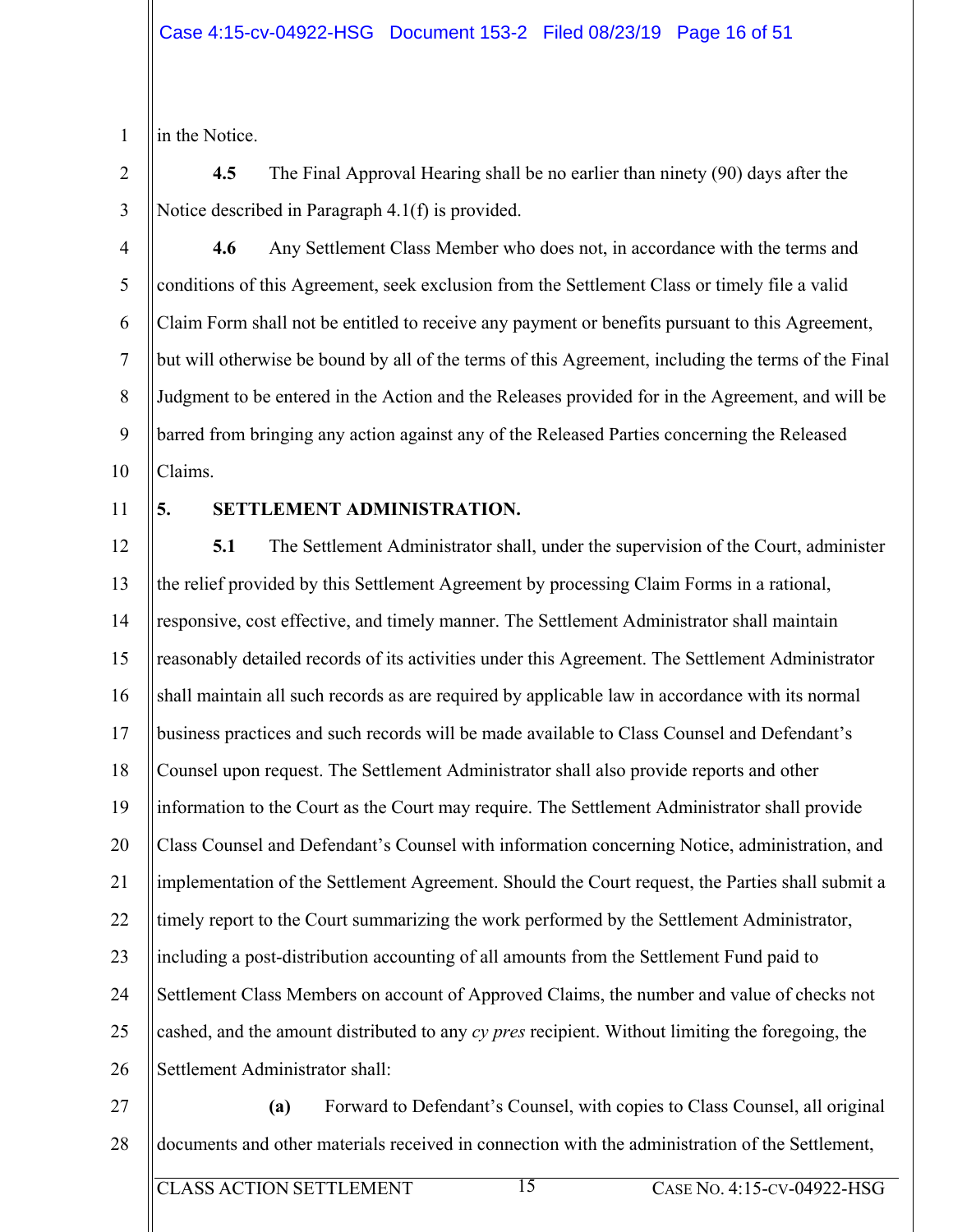- 1 2 and all copies thereof, within thirty (30) days after the date on which all Claim Forms have been finally approved or disallowed in accordance with the terms of this Agreement;
- 3 4 5 6 7 **(b)** Receive requests to be excluded from the Settlement Class and other requests and promptly provide to Class Counsel and Defendant's Counsel copies thereof. If the Settlement Administrator receives any exclusion forms or other requests after the deadline for the submission of such forms and requests, the Settlement Administrator shall promptly provide copies thereof to Class Counsel and Defendant's Counsel;
- 8 9 10 11 **(c)** Provide weekly reports to Class Counsel and Defendant's Counsel, including without limitation, reports regarding the number of Claim Forms received, the number approved by the Settlement Administrator, and the categorization and description of Claim Forms rejected, in whole or in part, by the Settlement Administrator; and
- 12 13 **(d)** Make available for inspection by Class Counsel or Defendant's Counsel the Claim Forms received by the Settlement Administrator at any time upon reasonable notice.
- 14 15 16 17 18 19 20 21 22 23 24 25 26 27 **5.2** The Settlement Administrator shall be obliged to employ reasonable procedures to screen claims for abuse or fraud and deny Claim Forms where there is evidence of abuse or fraud, including by cross-referencing Approved Claims with the Class List. The Settlement Administrator shall determine whether a Claim Form submitted by a Settlement Class Member is an Approved Claim and shall reject Claim Forms that fail to (a) comply with the instructions on the Claim Form or the terms of this Agreement, or (b) provide full and complete information as requested on the Claim Form. In the event a Person submits a timely Claim Form by the Claims Deadline but the Claim Form is not otherwise complete, then the Settlement Administrator shall give such Person one (1) reasonable opportunity to provide any requested missing information, which information must be received by the Settlement Administrator no later than thirty (30) calendar days after the Claims Deadline. In the event the Settlement Administrator receives such information more than thirty (30) days after the Claims Deadline, then any such claim shall be denied. The Settlement Administrator may contact any Person who has submitted a Claim Form to obtain additional information necessary to verify the Claim Form.
- 28
- **5.4** Defendant's Counsel and Class Counsel shall have the right to challenge the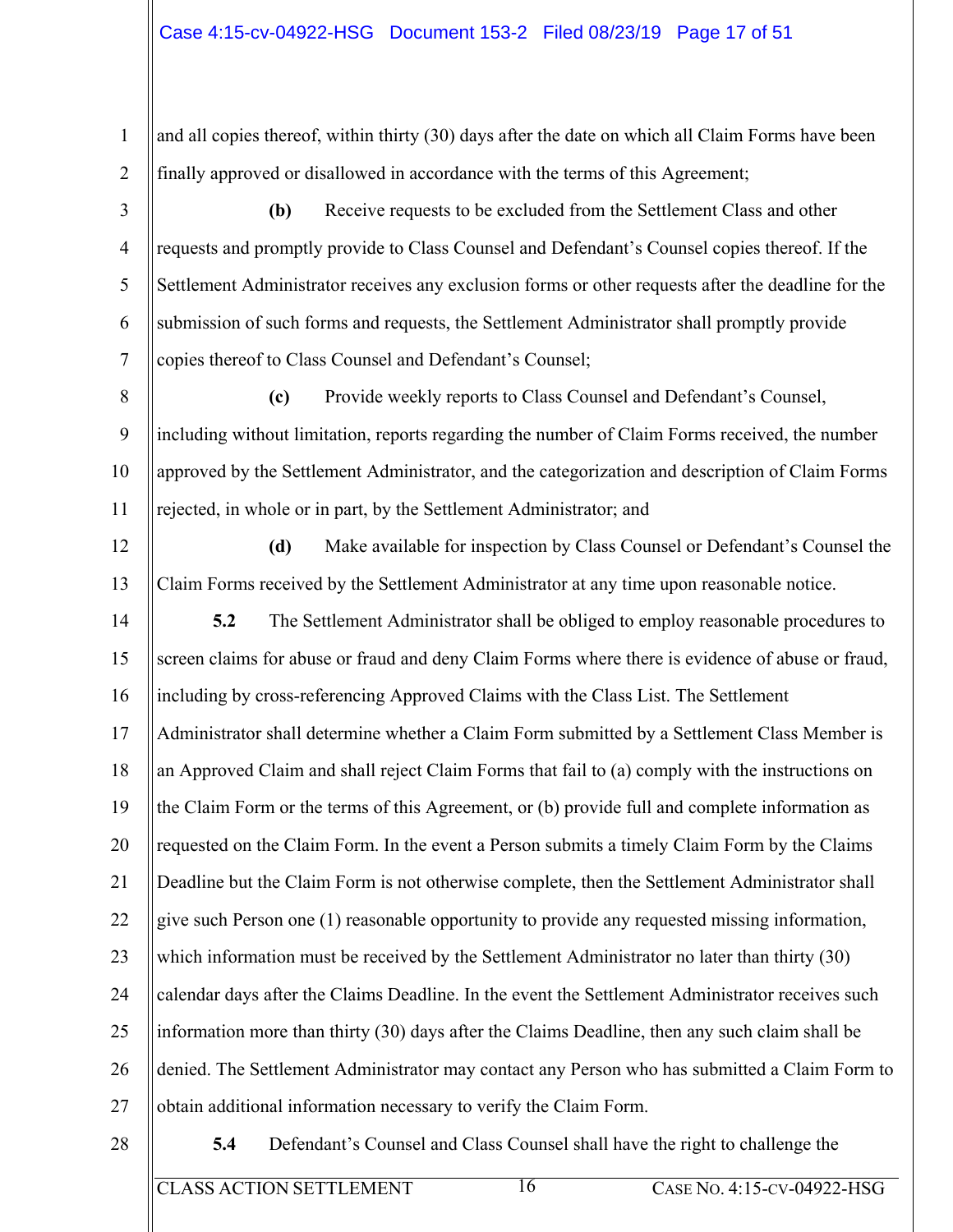1 2 3 4 5 acceptance or rejection of a Claim Form submitted by Settlement Class Members. The Settlement Administrator shall follow any agreed decisions of Class Counsel and Defendant's Counsel as to the validity of any disputed submitted Claim Form. To the extent Class Counsel and Defendant's Counsel are not able to agree on the disposition of a challenge, the disputed claim shall be submitted to the Honorable James F. Holderman (ret.) of JAMS for binding determination.

6 7 8 **5.5** In the exercise of its duties outlined in this Agreement, the Settlement Administrator shall have the right to reasonably request additional information from the Parties or any Settlement Class Member.

9

#### **6. TERMINATION OF SETTLEMENT.**

10 11 12 13 14 15 16 17 18 19 20 **6.1** Subject to Paragraphs 9.1-9.3 below, Defendant or the Class Representatives on behalf of the Settlement Class, shall have the right to terminate this Agreement by providing written notice of the election to do so ("Termination Notice") to all other Parties hereto within twenty-one (21) days of any of the following events: (i) the Court's refusal to grant Preliminary Approval of this Agreement in any material respect; (ii) the Court's refusal to grant final approval of this Agreement in any material respect; (iii) the Court's refusal to enter the Final Judgment in this Action in any material respect; (iv) the date upon which the Final Judgment is modified or reversed in any material respect by the U.S. Court of Appeals for the Ninth Circuit or the Supreme Court of the United States; or (v) the date upon which an Alternative Judgment, as defined in Paragraph 9.1(d) of this Agreement is modified or reversed in any material respect by the U.S. Court of Appeals for the Ninth Circuit or the Supreme Court of the United States.

21 22 23 24 25 26 27 28 **6.2** Within ten (10) business days after the last day for Settlement Class Members to opt-out, the Settlement Administrator will provide to Defendant's Counsel a list of all Persons who opted out by validly requesting exclusion. In the event that the number of Persons who opted out exceeds 30,000, or the number of CPUs purchased by Persons who opted out exceeds 50,000 CPUs, Defendant may elect to terminate this Agreement on the ground that exclusion at that level threatens to frustrate the essential purpose of this Agreement. Defendant may exercise its right to terminate under this subsection by notifying Class Counsel of its election no later than ten (10) business days after receipt of the list of Persons who opted out.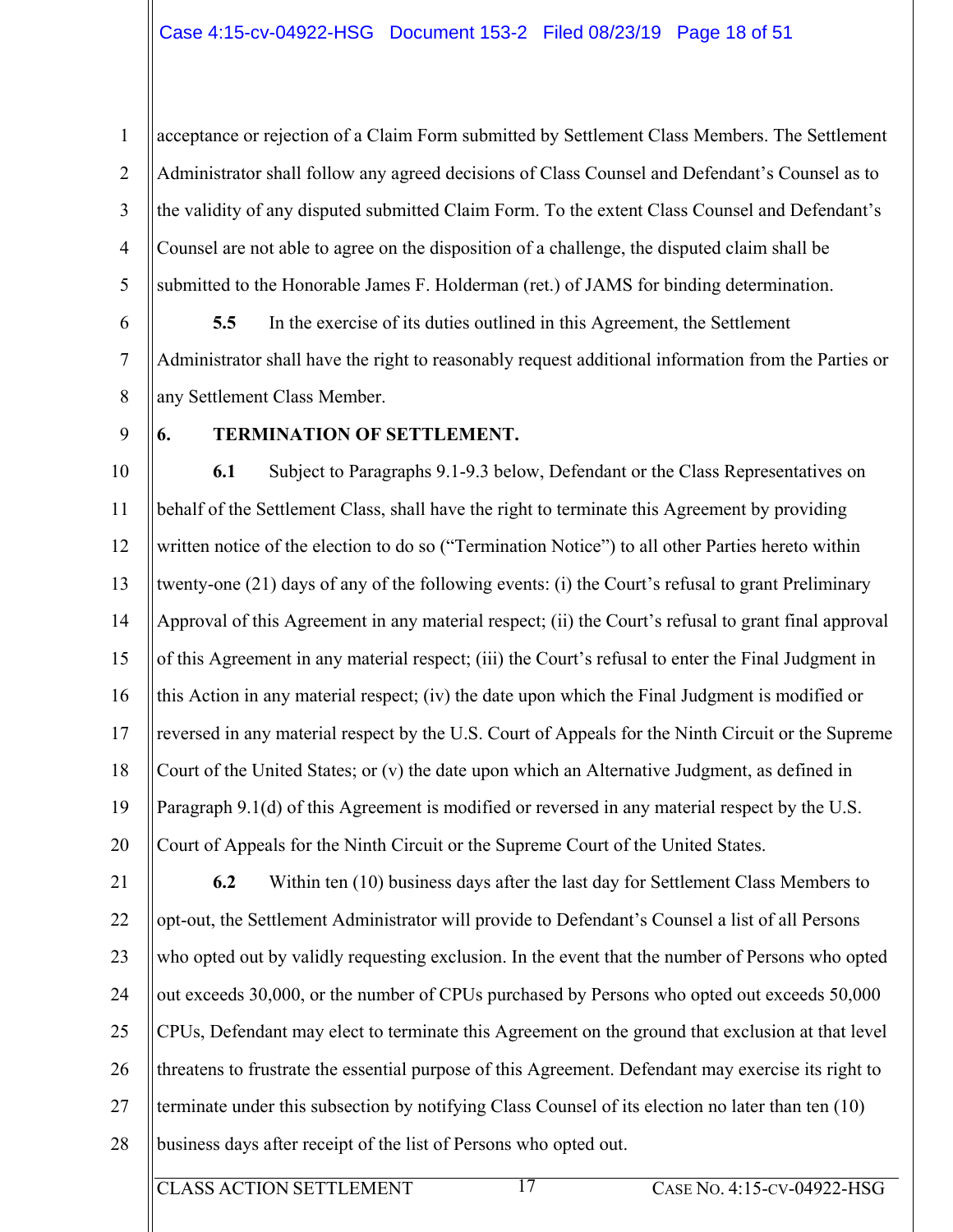1

#### **7. PRELIMINARY APPROVAL ORDER AND FINAL APPROVAL ORDER.**

2 3 4 5 6 7 8 9 10 11 **7.1** Promptly after the execution of this Settlement Agreement, Class Counsel shall submit this Agreement together with its Exhibits to the Court and shall move the Court for Preliminary Approval of the settlement set forth in this Agreement; and entry of a Preliminary Approval Order, which order shall set a Final Approval Hearing date and approve the Notice and Claim Form for dissemination substantially in the form of Exhibits A, B, C, and D hereto. The Preliminary Approval Order shall also authorize the Parties, without further approval from the Court, to agree to and adopt such amendments, modifications and expansions of the Settlement Agreement and its implementing documents (including all exhibits to this Agreement) so long as they are consistent in all material respects with the terms of the Final Judgment and do not limit or impair the rights of the Settlement Class.

12

13

14

**7.2** At the time of the submission of this Agreement to the Court as described above, Class Counsel shall request that, after Notice is given, the Court hold a Final Approval Hearing and approve the settlement of the Action as set forth herein.

15 16 **7.3** After Notice is given, the Parties shall request and seek to obtain from the Court a Final Judgment, which will (among other things):

17 18 **(a)** find that the Court has jurisdiction over all Settlement Class Members and Released Claims, such that the Court may approve the Agreement, including all exhibits thereto;

19 20 21 22 23 24 **(b)** approve the Settlement Agreement and the proposed settlement as fair, reasonable and adequate as to, and in the best interests of, the Settlement Class Members; direct the Parties and their counsel to implement and consummate the Agreement according to its terms and provisions; and declare the Agreement to be binding on, and have *res judicata* and preclusive effect in all pending and future lawsuits or other proceedings maintained by or on behalf of Plaintiffs and the Releasing Parties;

25 26 27 28 **(c)** find that the Notice implemented pursuant to the Agreement (i) constitutes the best practicable notice under the circumstances; (ii) constitutes notice that is reasonably calculated, under the circumstances, to apprise Settlement Class Members of the pendency of the Action, their right to object to or exclude themselves from the proposed Agreement, and to appear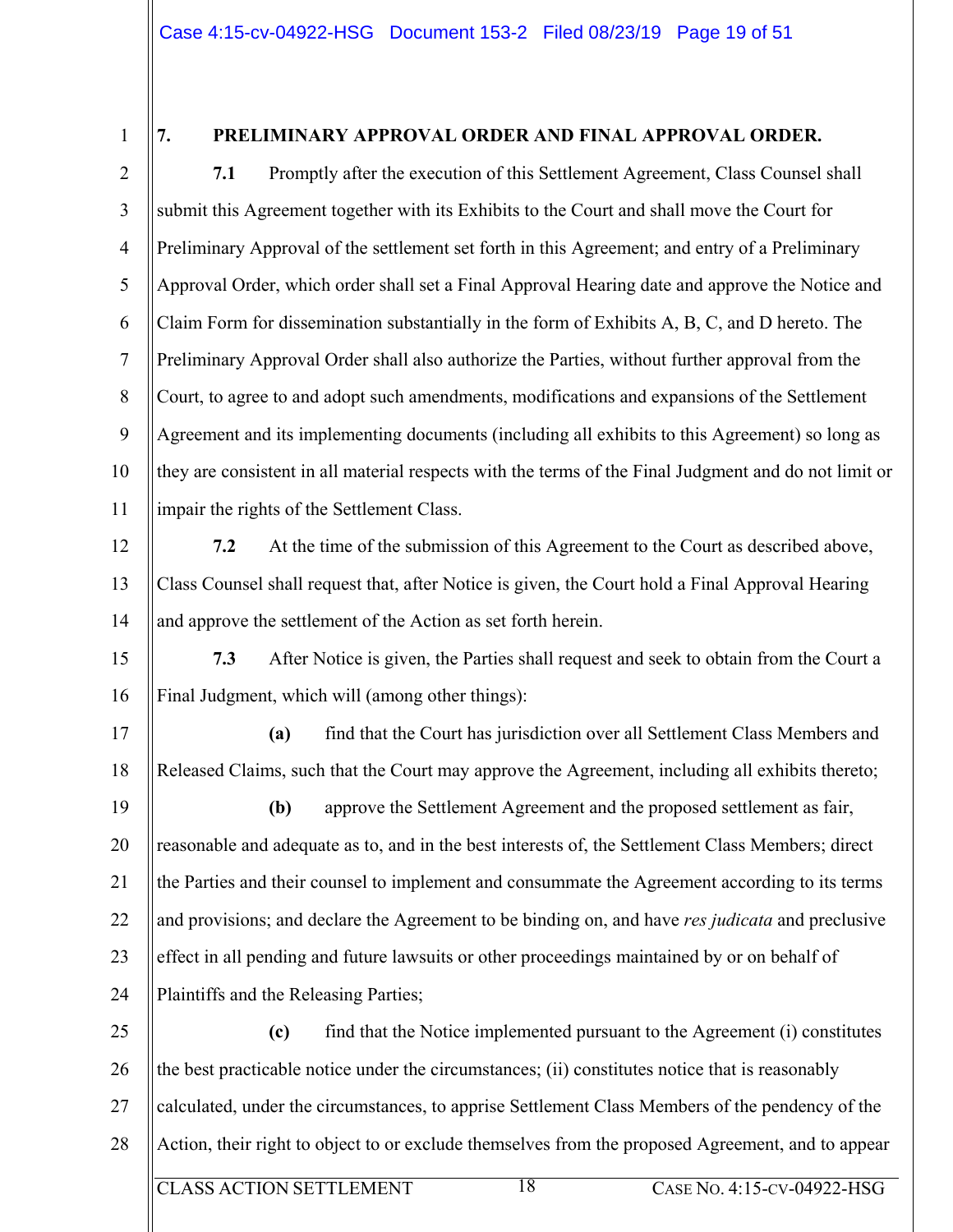1 2 3 4 5 6 7 8 9 at the Final Approval Hearing; (iii) is reasonable and constitutes due, adequate, and sufficient notice to all persons entitled to receive notice; and (iv) meets all applicable requirements of the Federal Rules of Civil Procedure, the Due Process Clause of the United States Constitution, and the rules of the Court; **(d)** find that the Class Representatives and Class Counsel adequately represent the Settlement Class for purposes of entering into and implementing the Agreement; **(e)** dismiss the Action (including all individual claims and Settlement Class Claims presented thereby) on the merits and with prejudice, without fees or costs to any Party except as provided in the Settlement Agreement;

10 11 **(f)** incorporate the Release set forth above, make the Release effective as of the Effective Date, and forever discharge the Released Parties as set forth herein;

12 13 14 **(g)** permanently bar and enjoin all Settlement Class Members who have not been properly excluded from the Settlement Class from filing, commencing, prosecuting, intervening in, or participating (as class members or otherwise) in, any lawsuit or other action in

15 any jurisdiction based on the Released Claims;

16 17 18 19 **(h)** without affecting the finality of the Final Judgment for purposes of appeal, retain jurisdiction as to all matters relating to administration (except disputes over the Claim Form as described in Paragraph 5.4), consummation, enforcement, and interpretation of the Settlement Agreement and the Final Judgment, and for any other necessary purpose; and

20 21 **(i)** incorporate any other provisions, as the Court deems necessary and just, so long as they do not conflict with the other provisions of this Agreement.

- 22
- 23

# **8. CLASS COUNSEL'S ATTORNEYS' FEES AND REIMBURSEMENT OF EXPENSES; INCENTIVE AWARD.**

24 25 26 27 28 **8.1** Defendant acknowledges that Class Counsel is entitled to be paid from the Settlement Fund reasonable attorneys' fees and reimbursement of their expenses, in an amount approved by the Court, and that said amount shall serve as the Fee Award. The Fee Award shall be determined by the Court on the petition of Class Counsel. Without the Parties having discussed the issue of attorneys' fees at any point in their negotiations, and with no consideration given or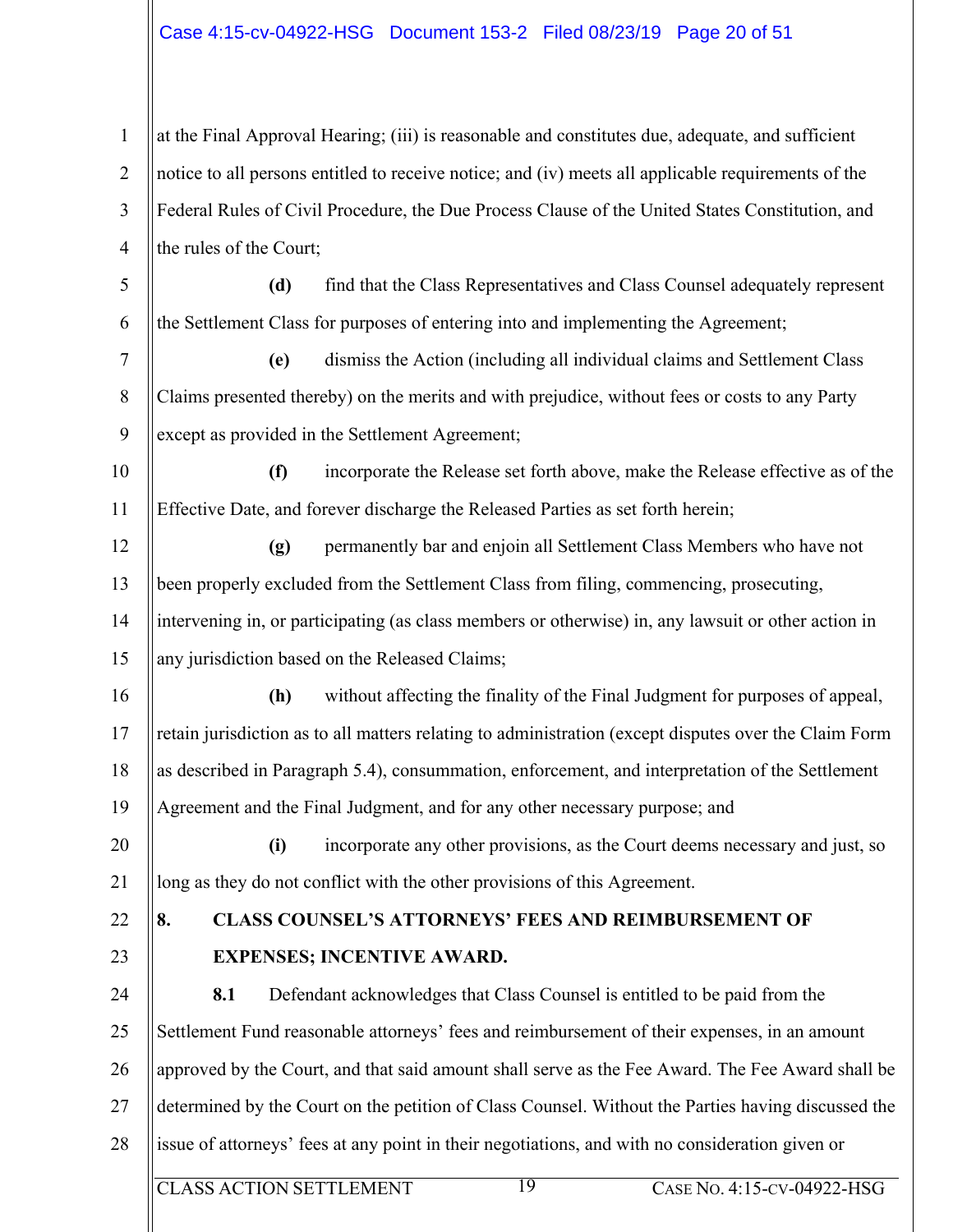1 2 3 4 5 6 received, Class Counsel agrees to limit its petition for attorneys' fees and reimbursement of expenses to no more than 30 percent (30%) of the Settlement Fund, or Three Million Six Hundred Thirty Thousand US Dollars (\$3,630,000.00). Payment of the Fee Award shall be made from the Settlement Fund and should Class Counsel seek or be awarded less than this amount, the difference in the amount sought and/or the amount ultimately awarded pursuant to this Paragraph shall remain in the Settlement Fund for distribution to the claiming Class Members.

7 8 9 10 11 12 13 14 15 16 17 18 19 20 21 22 23 **8.2** The Fee Award shall be payable within seven business (7) days after entry of the Court's Final Judgment, subject to Class Counsel executing the Undertaking Regarding Attorneys' Fees and Costs (the "Undertaking") attached hereto as Exhibit E, and providing all payment routing information and tax I.D. numbers for Class Counsel. Payment of the Fee Award shall be made by wire transfer to Class Counsel in accordance with wire instructions to be provided to the Settlement Administrator, after completion of necessary forms, including but not limited to W-9 forms. Notwithstanding the foregoing, if for any reason the Final Judgment is reversed or rendered void, then any Person or firm who has received such funds shall be liable for payments made pursuant to this subparagraph, and shall return such funds to the Settlement Fund by redepositing them in the Escrow Account. Additionally, should any party to the Undertaking dissolve, merge, declare bankruptcy, become insolvent, or cease to exist prior to the final payment to Settlement Class Members, the Parties shall work together in good faith to identify the appropriate successor party(ies) and that party(ies) shall execute a new undertaking guaranteeing repayment of funds within fourteen (14) days of such an occurrence. Class Counsel further agrees to maintain accurate records and accounting regarding the distribution of the Fee Award. Any disputes between the Parties regarding the appropriate party(ies) to execute a new undertaking, as described above, shall be submitted to the Honorable James F. Holderman (ret.) of JAMS for binding determination.

24 25 26 27 28 **8.3** Defendant acknowledges that the Class Representatives shall be paid from the Settlement Fund an incentive award, in an amount approved by the Court on the petition of Class Counsel. With no consideration having been given or received, Plaintiffs agree to seek no more than seven thousand five hundred dollars (\$7,500.00) each from the Court as the incentive award. Should the Court award less than this amount, the difference in the amount sought and the amount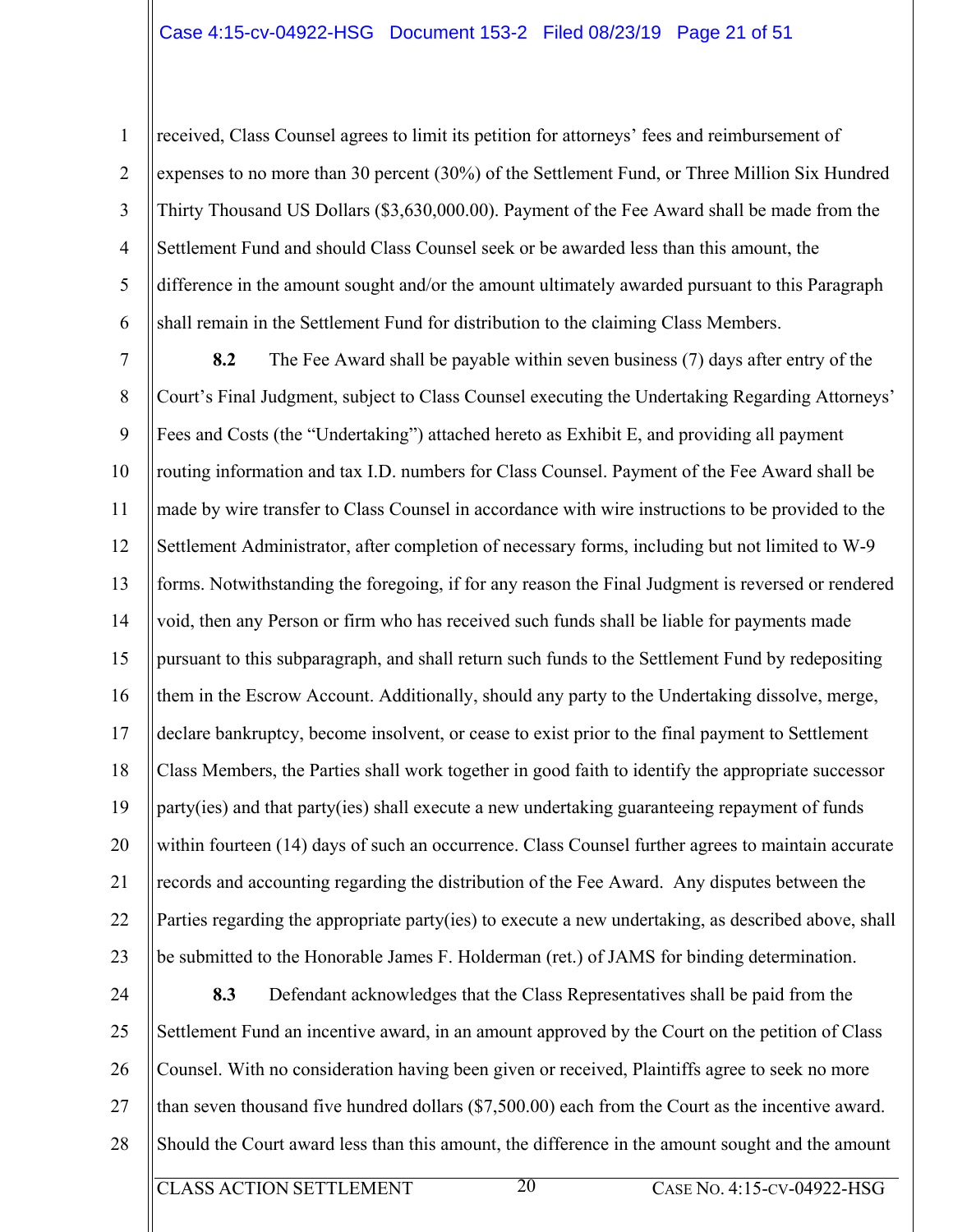1 2 3 4 5 ultimately awarded pursuant to this Paragraph shall remain in the Settlement Fund. Such incentive awards shall be paid from the Settlement Fund (in the form of checks to the Class Representatives that are sent care of Class Counsel), within five (5) business days after entry of the Court's Final Judgment if there have been no objections to the Settlement Agreement, and, if there have been such objections, within five (5) business days after the Effective Date.

6

7

# **9. CONDITIONS OF SETTLEMENT, EFFECT OF DISAPPROVAL,**

### **CANCELLATION OR TERMINATION.**

8 9 10 **9.1** The Effective Date of this Settlement Agreement shall not occur unless and until each of the following events occurs and shall be the date upon which the last (in time) of the following events occurs:

11

**(a)** The Parties and their counsel have executed this Agreement;

12

**(b)** The Court has entered the Preliminary Approval Order;

13 14 15 16 **(c)** The Court has entered an order finally approving the Agreement, following Notice to the Settlement Class and a Final Approval Hearing, as provided in the Federal Rules of Civil Procedure, and has entered the Final Judgment, or a judgment consistent with this Agreement in all material respects; and

17 18 19 20 **(d)** The Final Judgment has become Final, as defined above, or, in the event that the Court enters an order and final judgment in a form other than that provided above ("Alternative Judgment") and that has the consent of the Parties, such Alternative Judgment becomes Final.

21 22 23 24 25 26 27 28 **9.2** If some or all of the conditions specified in Paragraph 9.1 are not met, or in the event that this Agreement is not approved by the Court, or the settlement set forth in this Agreement is terminated or fails to become effective in accordance with its terms, then this Settlement Agreement shall be canceled and terminated subject to Paragraph 6.1 unless Class Counsel and Defendant's Counsel mutually agree in writing to proceed with this Agreement. If any Party contends that another Party is in material breach of the terms of this Agreement, the non-breaching Party shall provide written notice to the breaching Party within thirty (30) days of the alleged breach. If the breaching Party fails to remedy or cure said breach within a reasonable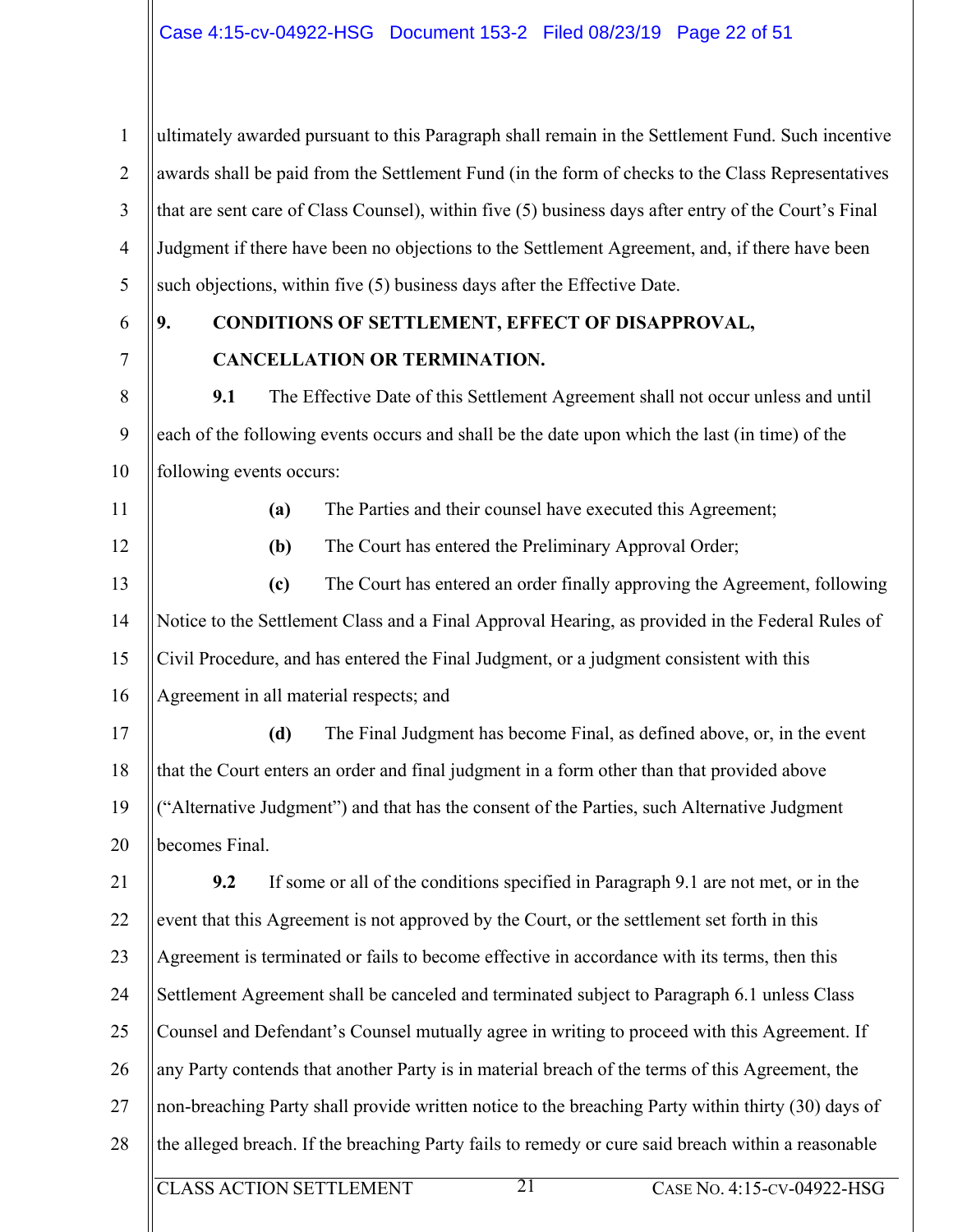1 2 3 4 5 6 period of time following receipt of written notice, the non-breaching Party, provided that it is in substantial compliance with the terms of this Agreement, may terminate this Agreement on notice to all of the Parties. Notwithstanding anything herein, the Parties agree that the Court's failure to approve, in whole or in part, the attorneys' fees payment to Class Counsel and/or the incentive award set forth in Paragraph 8 above shall not prevent the Agreement from becoming effective, nor shall it be grounds for termination.

7 8 9 10 11 12 **9.3** If this Agreement is terminated or fails to become effective for the reasons set forth in Paragraphs 6.1 and 9.1-9.2 above, the Parties shall be restored to their respective positions in the Action as of the date of the signing of this Agreement. In such event, any Final Judgment or other order entered by the Court in accordance with the terms of this Agreement shall be treated as vacated, *nunc pro tunc*, and the Parties shall be returned to the *status quo ante* with respect to the Action as if this Agreement had never been entered into.

13

#### **10. MISCELLANEOUS PROVISIONS.**

14 15 16 17 18 19 20 21 22 **10.1** The Parties (a) acknowledge that it is their intent to consummate this Settlement Agreement; and (b) agree, subject to their fiduciary and other legal obligations, to cooperate to the extent reasonably necessary to effectuate and implement all terms and conditions of this Agreement, to exercise their reasonable best efforts to accomplish the foregoing terms and conditions of this Agreement, to secure final approval, and to defend the Final Judgment through any and all appeals. Class Counsel and Defendant's Counsel agree to cooperate with one another in seeking Court approval of the Preliminary Approval Order, the Settlement Agreement, and the Final Judgment, and promptly to agree upon and execute all such other documentation as may be reasonably required to obtain final approval of the Agreement.

23 24 25 26 27 28 **10.2** The Parties intend this Settlement Agreement to be a final and complete resolution of all disputes between them with respect to the Released Claims by Plaintiffs, the Settlement Class and each or any of them, on the one hand, against the Released Parties, and each or any of the Released Parties, on the other hand. Accordingly, the Parties agree not to assert in any forum that the Action was brought by Plaintiffs or defended by Defendant, or each or any of them, in bad faith or without a reasonable basis.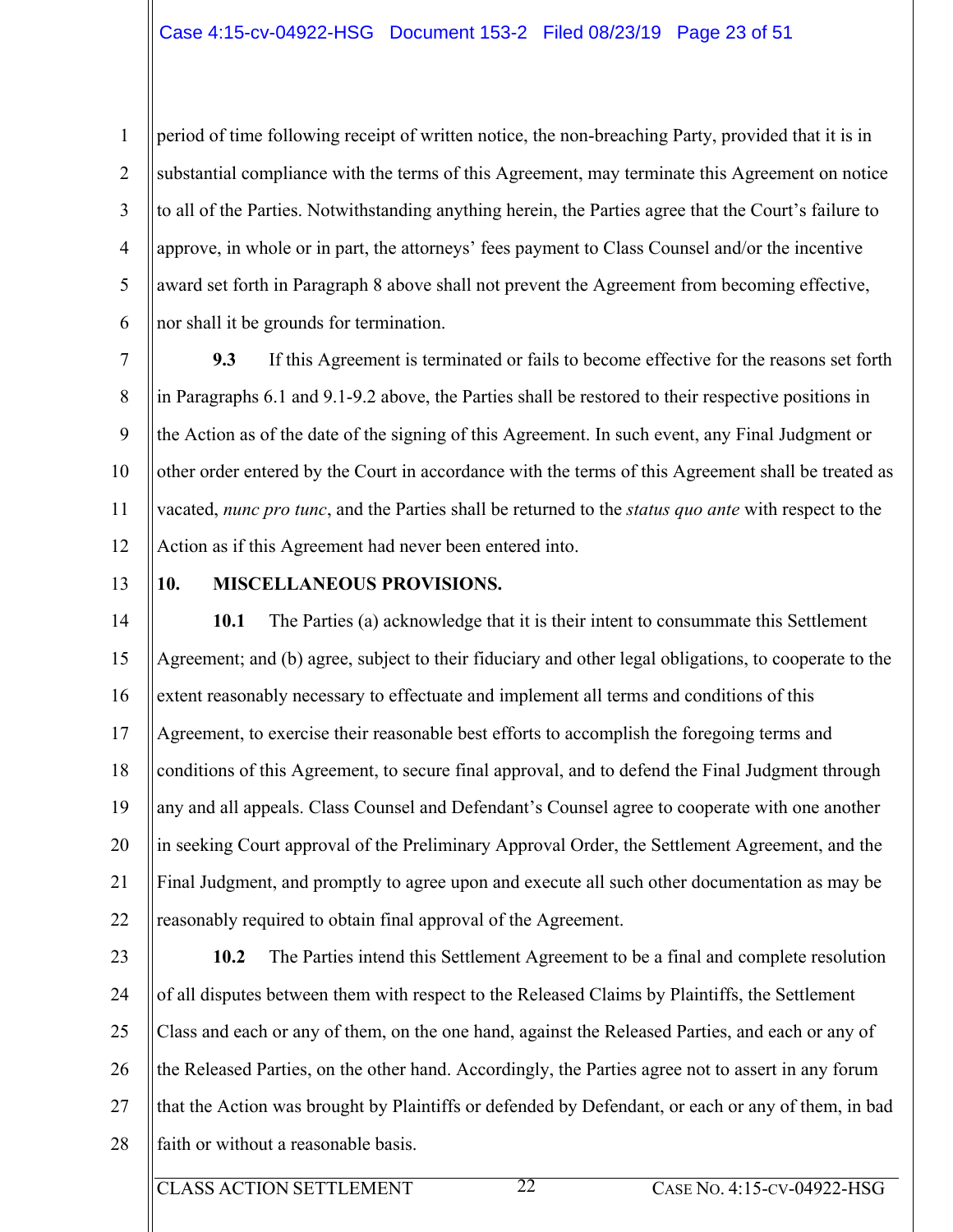1 2 3 4 **10.3** The Parties have relied upon the advice and representation of counsel, selected by them, concerning their respective legal liability for the claims hereby released. The Parties have read and understand fully the above and foregoing agreement and have been fully advised as to the legal effect thereof by counsel of their own selection and intend to be legally bound by the same.

5 6 7 **10.4** Whether or not the Effective Date occurs or the Settlement Agreement is terminated, neither this Agreement nor the settlement contained herein, nor any act performed or document executed pursuant to or in furtherance of this Agreement or the settlement:

8 9 10 11 12 13 **(a)** is, may be deemed, or shall be used, offered or received against the Released Parties, or each or any of them, as an admission, concession or evidence of, the validity of any Released Claims, the truth of any fact alleged by the Plaintiffs, the deficiency of any defense that has been or could have been asserted in the Action, the violation of any law or statute, the reasonableness of the settlement amount or the Fee Award, or of any alleged wrongdoing, liability, negligence, or fault of the Released Parties, or any of them;

14 15 16 **(b)** is, may be deemed, or shall be used, offered or received against Defendant, as an admission, concession or evidence of any fault, misrepresentation or omission with respect to any statement or written document approved or made by the Released Parties, or any of them;

17 18 19 20 21 22 23 24 25 26 27 28 **(c)** is, may be deemed, or shall be used, offered or received against the Released Parties, or each or any of them, as an admission or concession with respect to any liability, negligence, fault or wrongdoing as against any Released Parties, in any civil, criminal or administrative proceeding in any court, administrative agency or other tribunal. However, the settlement, this Agreement, and any acts performed and/or documents executed in furtherance of or pursuant to this Agreement and/or Settlement may be used in any proceedings as may be necessary to effectuate the provisions of this Agreement. Further, if this Settlement Agreement is approved by the Court, any Party or any of the Released Parties may file this Agreement and/or the Final Judgment in any action that may be brought against such Party or Parties in order to support a defense or counterclaim based on principles of *res judicata*, collateral estoppel, release, good faith settlement, judgment bar or reduction, or any other theory of claim preclusion or issue preclusion or similar defense or counterclaim;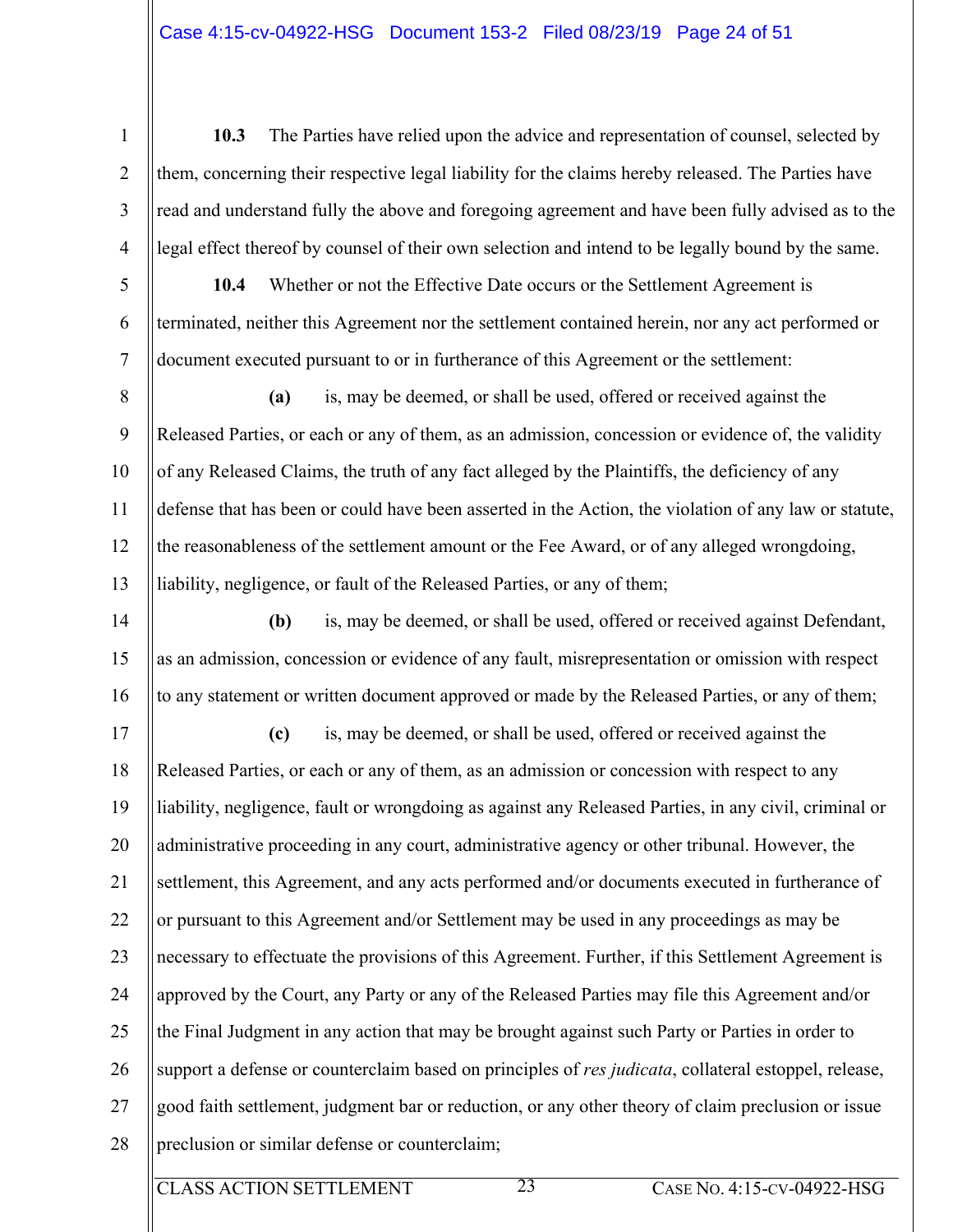1 2 3 4 5 6 7 8 9 10 11 12 13 14 15 16 17 18 19 20 21 22 23 24 25 26 27 28 **(d)** is, may be deemed, or shall be construed against Plaintiffs, the Settlement Class, the Releasing Parties, or each or any of them, or against the Released Parties, or each or any of them, as an admission or concession that the consideration to be given hereunder represents an amount equal to, less than or greater than that amount that could have or would have been recovered after trial; and **(e)** is, may be deemed, or shall be construed as or received in evidence as an admission or concession against Plaintiffs, the Settlement Class, the Releasing Parties, or each and any of them, or against the Released Parties, or each or any of them, that any of Plaintiffs' claims are with or without merit or that damages recoverable in the Action would have exceeded or would have been less than any particular amount. **10.5** Upon the Effective Date, all documents and information marked or designated as "Confidential" or "Highly Confidential - Attorney's Eyes Only," as defined in and subject to the Protective Order, granted on February 29, 2016 (dkt. 42), or any other protective order entered in this Action, shall be disposed of within the time frame and according to the procedures set forth in the Protective Order. **10.6** The headings used herein are used for the purpose of convenience only and are not meant to have legal effect. **10.7** The waiver by one Party of any breach of this Agreement by any other Party shall not be deemed as a waiver of any other prior or subsequent breaches of this Agreement.  **10.8** All of the Exhibits to this Agreement are material and integral parts thereof and are fully incorporated herein by this reference. **10.9** This Agreement and its Exhibits set forth the entire agreement and understanding of the Parties with respect to the matters set forth herein, and supersede all prior negotiations, agreements, arrangements and undertakings with respect to the matters set forth herein. No representations, warranties or inducements have been made to any Party concerning this Settlement Agreement or its Exhibits other than the representations, warranties and covenants contained and memorialized in such documents. This Agreement may be amended or modified only by a written instrument signed by or on behalf of all Parties or their respective successors-in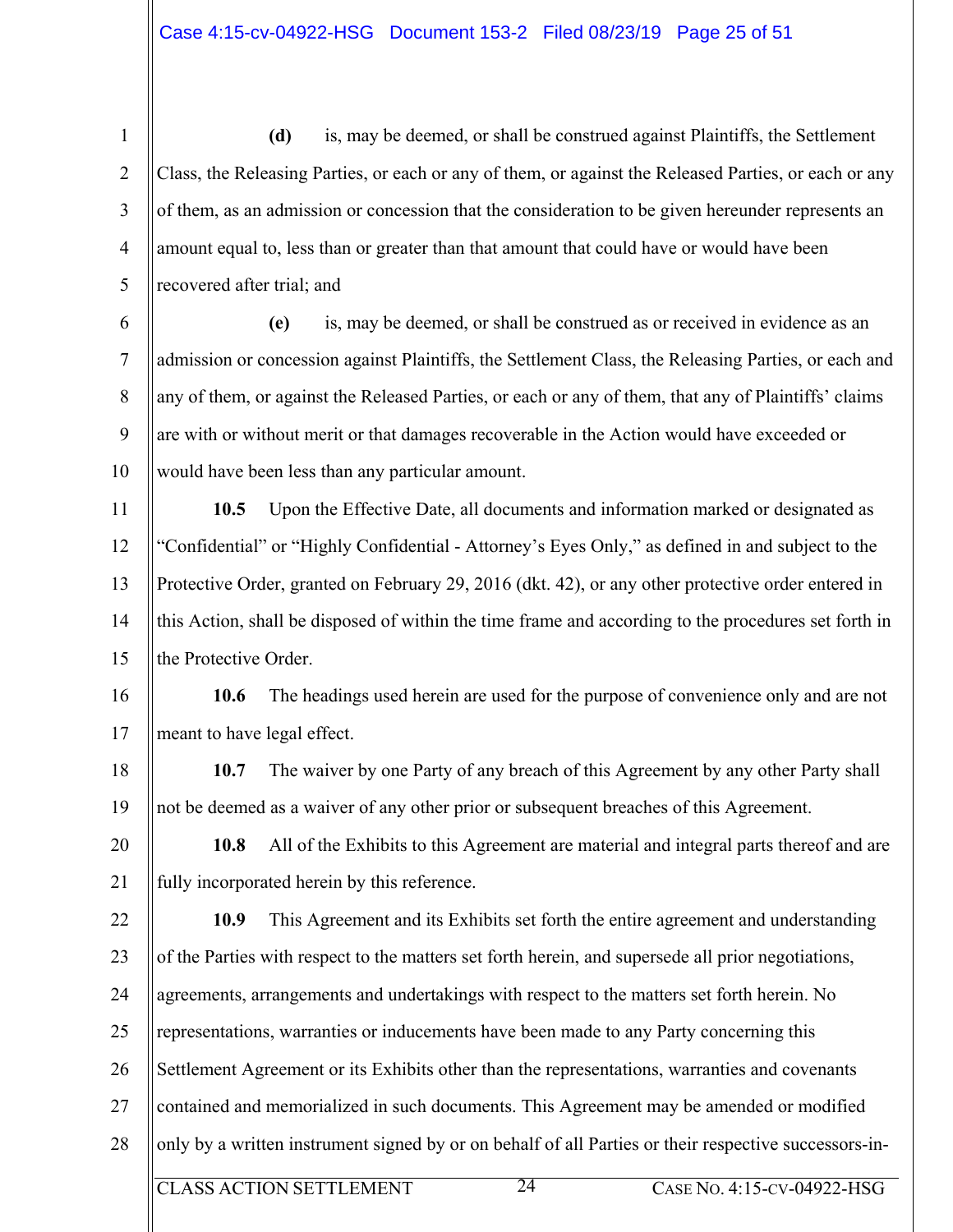1 interest.

2

**10.10** Except as otherwise provided herein, each Party shall bear its own costs.

3 4 5 **10.11** Plaintiffs represent and warrant that they have not assigned any claim or right or interest therein as against the Released Parties to any other Person or Party and that they are fully entitled to release the same.

6 7 8 9 **10.12** Each counsel or other Person executing this Settlement Agreement, any of its Exhibits, or any related settlement documents on behalf of any Party hereto, hereby warrants and represents that such Person has the full authority to do so and has the authority to take appropriate action required or permitted to be taken pursuant to the Agreement to effectuate its terms.

10 11 12 13 14 **10.13** This Agreement may be executed in one or more counterparts. Signature by digital means, facsimile, or in PDF format will constitute sufficient execution of this Agreement. All executed counterparts and each of them shall be deemed to be one and the same instrument. A complete set of original executed counterparts shall be filed with the Court if the Court so requests.

15 16 **10.14** This Settlement Agreement shall be binding upon, and inure to the benefit of, the successors and assigns of the Parties hereto and the Released Parties.

17 18 19 **10.15** The Court shall retain jurisdiction with respect to implementation and enforcement of the terms of this Agreement, and all Parties hereto submit to the jurisdiction of the Court for purposes of implementing and enforcing the settlement embodied in this Agreement.

20 21 **10.16** This Settlement Agreement shall be governed by and construed in accordance with the laws of the State of California.

22 23 24 25 **10.17** This Agreement is deemed to have been prepared by counsel for all Parties, as a result of arm's-length negotiations among the Parties. Because all Parties have contributed substantially and materially to the preparation of this Agreement, it shall not be construed more strictly against one Party than another.

26 27 28 **10.18** Where this Agreement requires notice to the Parties, such notice shall be sent to the undersigned counsel: Rafey S. Balabanian, Edelson PC, 123 Townsend Street, Suite 100, San Francisco, California 94107; Matthew D. Powers, O'Melveny & Myers LLP, Two Embarcadero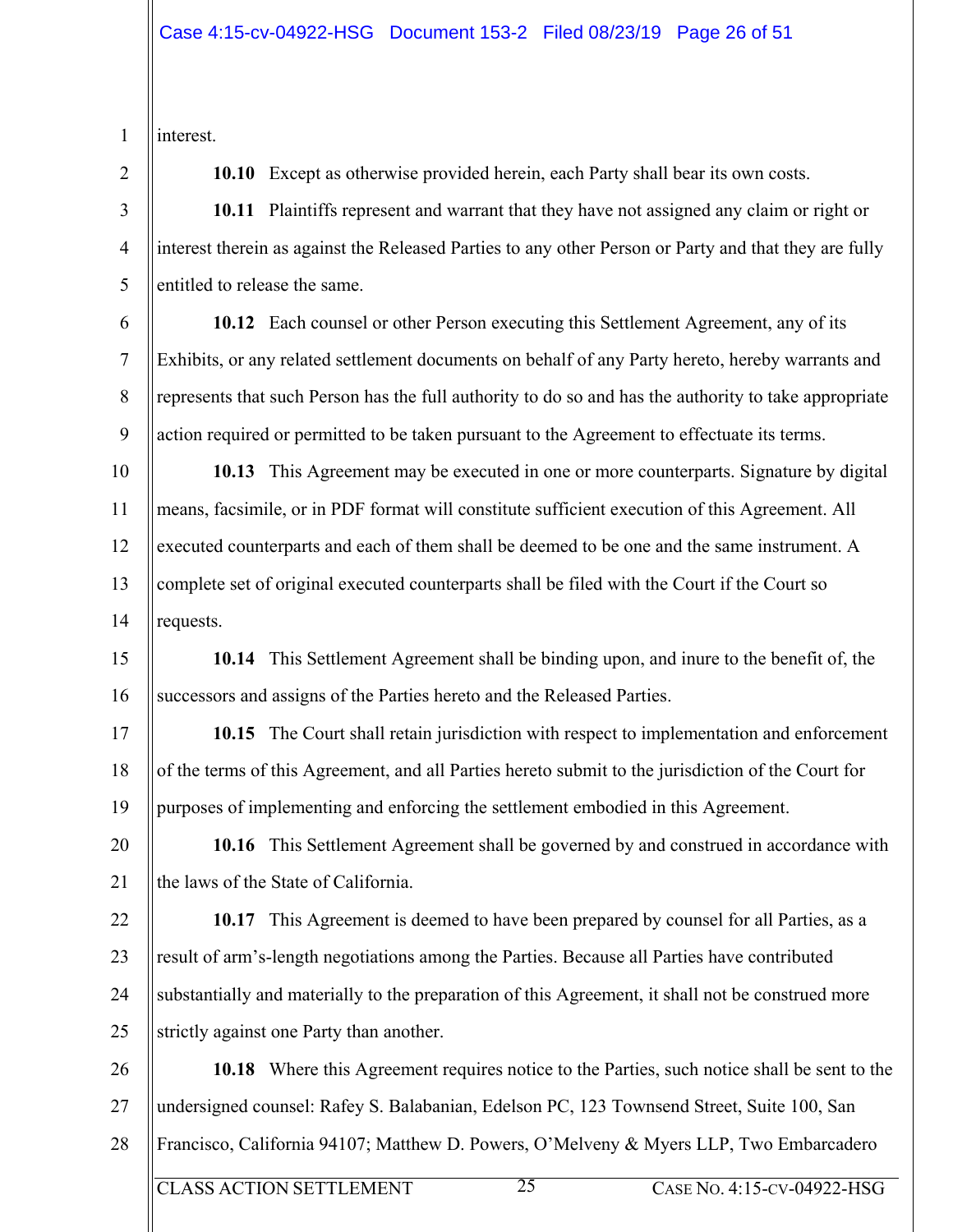|                              | Case 4:15-cv-04922-HSG Document 153-2 Filed 08/23/19 Page 27 of 51 |
|------------------------------|--------------------------------------------------------------------|
|                              |                                                                    |
| $\mathbf{1}$                 | Center, 28th Floor, San Francisco, California, 94111.              |
| $\sqrt{2}$<br>$\mathfrak{Z}$ | [REMAINDER OF PAGE INTENTIONALLY LEFT BLANK.                       |
| $\overline{4}$               | SIGNATURE PAGE FOLLOWS]                                            |
| $\sqrt{5}$                   |                                                                    |
| 6                            |                                                                    |
| $\tau$                       |                                                                    |
| $\, 8$                       |                                                                    |
| $\overline{9}$               |                                                                    |
| $10\,$                       |                                                                    |
| 11                           |                                                                    |
| 12                           |                                                                    |
| 13                           |                                                                    |
| 14                           |                                                                    |
| 15                           |                                                                    |
| 16                           |                                                                    |
| 17                           |                                                                    |
| $18\,$                       |                                                                    |
| 19                           |                                                                    |
| $20\,$                       |                                                                    |
| 21                           |                                                                    |
| $22\,$                       |                                                                    |
| 23<br>24                     |                                                                    |
| 25                           |                                                                    |
| $26\,$                       |                                                                    |
| $27\,$                       |                                                                    |
| $28\,$                       |                                                                    |
|                              | 26<br>CASE No. 4:15-CV-04922-HSG<br><b>CLASS ACTION SETTLEMENT</b> |
|                              |                                                                    |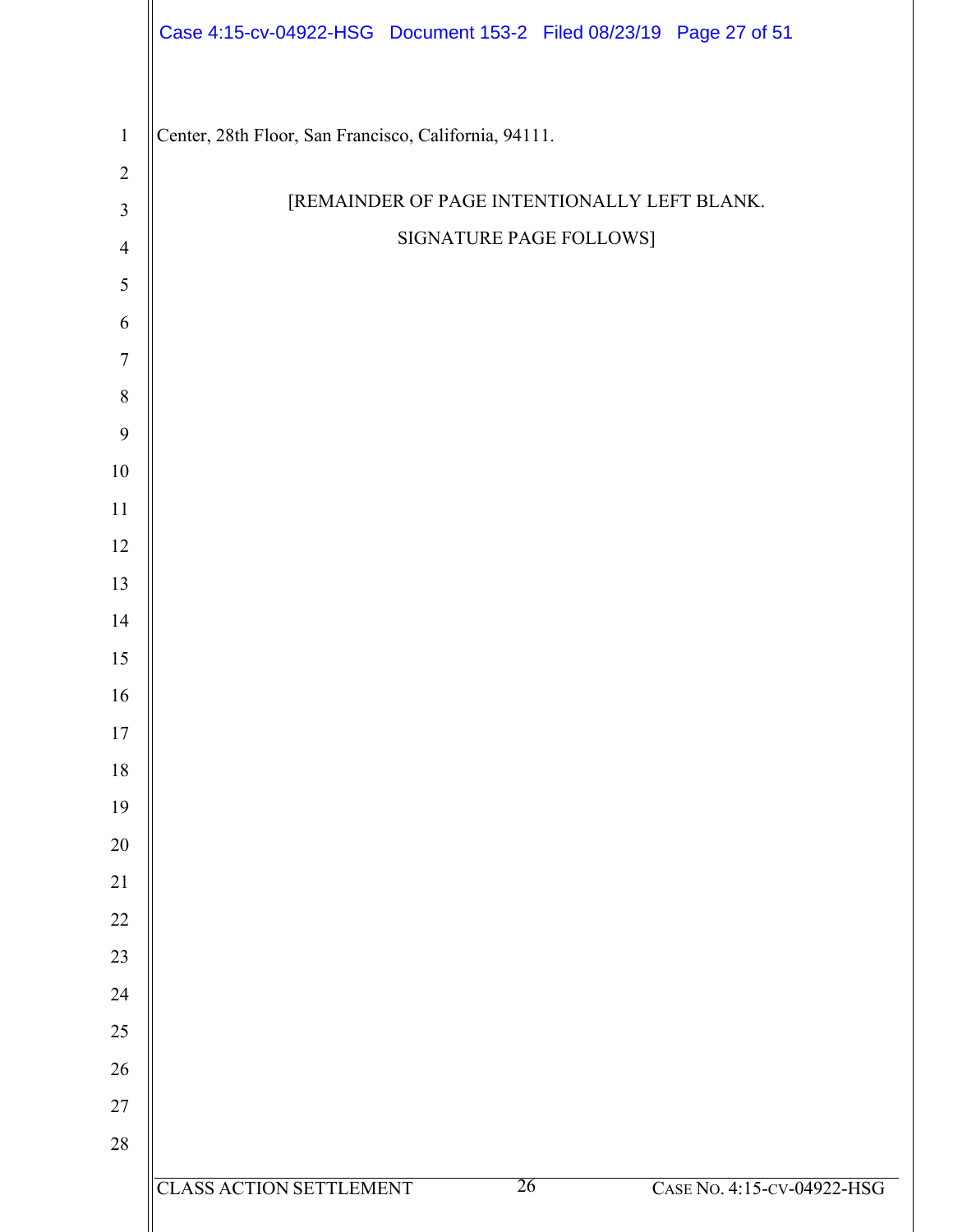|                | Case 4:15-cv-04922-HSG  Document 153-2  Filed 08/23/19  Page 28 of 51 |                                                    |
|----------------|-----------------------------------------------------------------------|----------------------------------------------------|
| $\mathbf{1}$   | IT IS SO AGREED TO BY THE PARTIES:                                    |                                                    |
| $\overline{2}$ | Dated: August 9, 2019<br>the Class                                    | TONY DICKEY, individually and as representative of |
| 3              |                                                                       |                                                    |
| 4              |                                                                       | Sony Dicke                                         |
| 5              | Dated: August 9, 2019<br>the Class                                    | PAUL PARMER, individually and as representative of |
| 6              |                                                                       |                                                    |
| 7              |                                                                       |                                                    |
| 8              |                                                                       |                                                    |
| 9              | Dated: August 9, 2019                                                 | ADVANCED MICRO DEVICES, INC.                       |
| 10             |                                                                       |                                                    |
| 11             |                                                                       |                                                    |
| 12             | IT IS SO STIPULATED BY COUNSEL:                                       |                                                    |
| 13             |                                                                       |                                                    |
| 14             | Dated: August 9, 2019                                                 | <b>EDELSON PC</b>                                  |
| 15             |                                                                       |                                                    |
| 16             |                                                                       | Rafey S. Balabanian<br>Todd Logan                  |
| 17             |                                                                       | Attorneys for Plaintiffs and the Settlement Class  |
| 18             |                                                                       |                                                    |
| 19             | Dated: August 9, 2019                                                 | O'MELVENY & MYERS, LLP                             |
| 20             | By:                                                                   |                                                    |
| 21             |                                                                       | Matthew D. Powers<br>E. Clay Marquez               |
| 22             |                                                                       | Attorneys for Defendant                            |
| 23             |                                                                       | ADVANCED MICRO DEVICES, INC.                       |
| 24             |                                                                       |                                                    |
| 25             |                                                                       |                                                    |
| 26             |                                                                       |                                                    |
| 27             |                                                                       |                                                    |
| 28             |                                                                       |                                                    |

 $\mathsf{l}$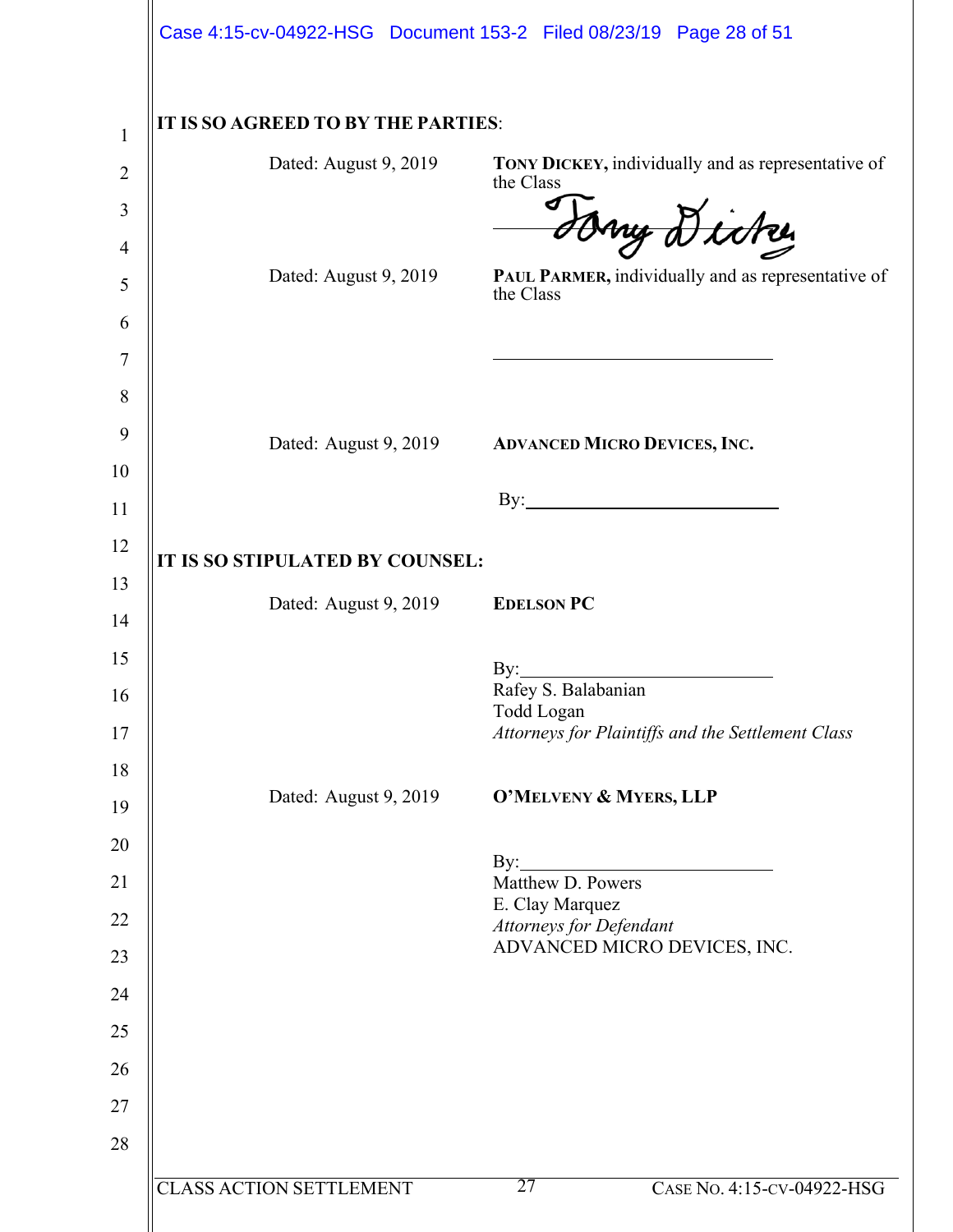|                | Case 4:15-cv-04922-HSG  Document 153-2  Filed 08/23/19  Page 29 of 51 |                                                                 |
|----------------|-----------------------------------------------------------------------|-----------------------------------------------------------------|
| $\mathbf{1}$   | IT IS SO AGREED TO BY THE PARTIES:                                    |                                                                 |
| $\overline{2}$ | Dated: August 9, 2019                                                 | TONY DICKEY, individually and as representative of              |
| 3              | the Class                                                             |                                                                 |
| 4              |                                                                       |                                                                 |
| 5              | Dated: August 9, 2019<br>the Class                                    | PAUL PARMER, individually and as representative of              |
| 6              |                                                                       |                                                                 |
| $\tau$         |                                                                       | Paul Parmer                                                     |
| 8              |                                                                       |                                                                 |
| 9              | Dated: August 9, 2019                                                 | ADVANCED MICRO DEVICES, INC.                                    |
| 10             |                                                                       |                                                                 |
| 11             |                                                                       |                                                                 |
| 12             |                                                                       |                                                                 |
| 13             | IT IS SO STIPULATED BY COUNSEL:                                       |                                                                 |
| 14             | Dated: August 9, 2019                                                 | <b>EDELSON PC</b>                                               |
| 15             |                                                                       | $\mathbf{By:}$                                                  |
| 16             |                                                                       | Rafey S. Balabanian                                             |
| 17             |                                                                       | Todd Logan<br>Attorneys for Plaintiffs and the Settlement Class |
| 18             |                                                                       |                                                                 |
| 19             | Dated: August 9, 2019                                                 | O'MELVENY & MYERS, LLP                                          |
| 20             |                                                                       |                                                                 |
| 21             | By:                                                                   | Matthew D. Powers                                               |
| 22             |                                                                       | E. Clay Marquez<br>Attorneys for Defendant                      |
| 23             |                                                                       | ADVANCED MICRO DEVICES, INC.                                    |
| 24             |                                                                       |                                                                 |
| 25             |                                                                       |                                                                 |
| 26             |                                                                       |                                                                 |
| 27             |                                                                       |                                                                 |
| 28             |                                                                       |                                                                 |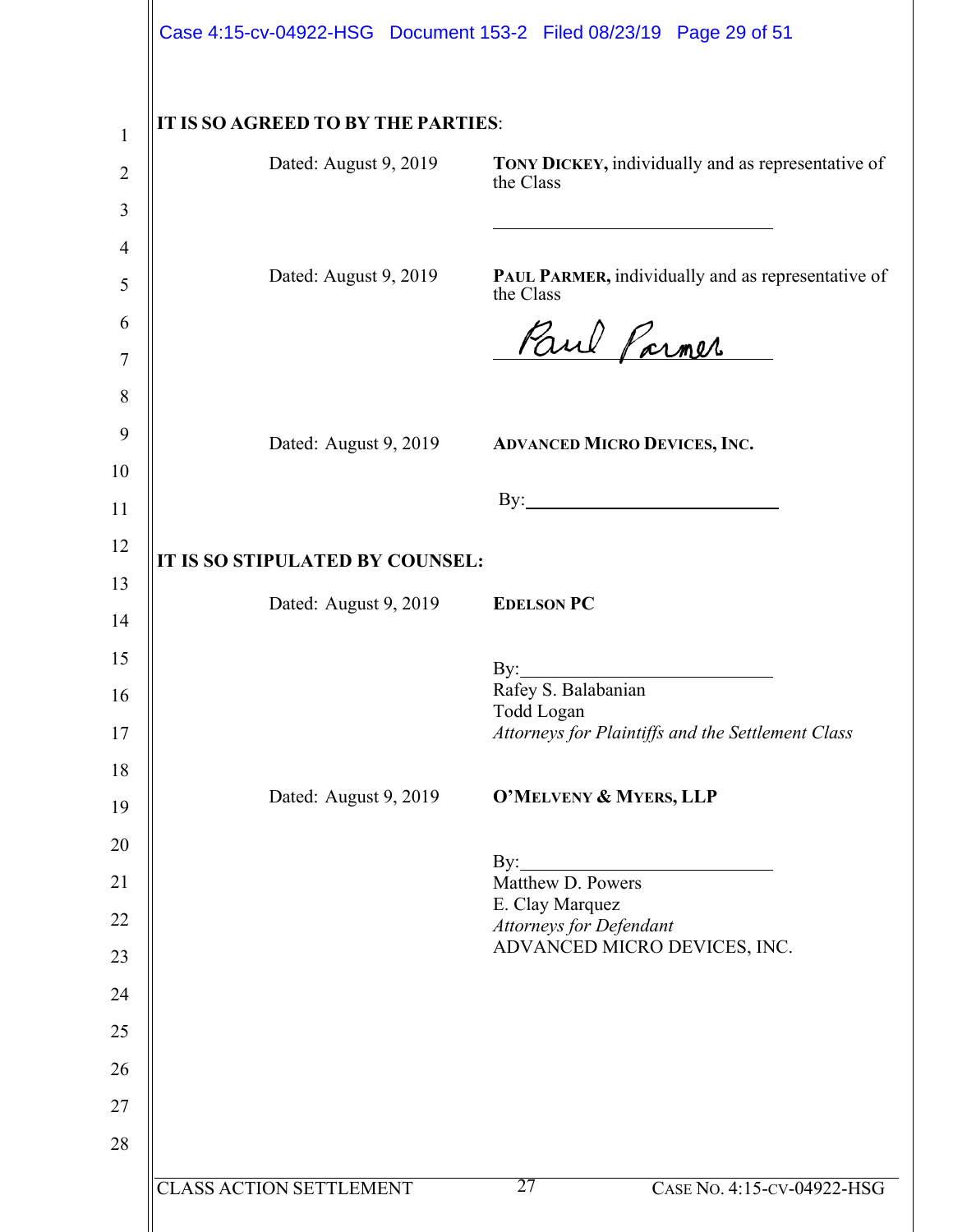|                                 | IT IS SO AGREED TO BY THE PARTIES: |                                                                        |
|---------------------------------|------------------------------------|------------------------------------------------------------------------|
|                                 | Dated: August 9, 2019              | TONY DICKEY, individually and as representative of<br>the Class        |
|                                 |                                    |                                                                        |
|                                 |                                    |                                                                        |
|                                 | Dated: August 9, 2019              | PAUL PARMER, individually and as representative of<br>the Class        |
|                                 |                                    |                                                                        |
|                                 |                                    |                                                                        |
|                                 | Dated: August 9, 2019              | <b>ADVANCED MICRO DEVICES, INC.</b>                                    |
|                                 |                                    |                                                                        |
|                                 |                                    |                                                                        |
| IT IS SO STIPULATED BY COUNSEL: |                                    |                                                                        |
|                                 | Dated: August 9, 2019              | <b>EDELSON PC</b>                                                      |
|                                 |                                    | Lan                                                                    |
|                                 |                                    | By:<br>Rafey S. Balabanian                                             |
|                                 |                                    | <b>Todd Logan</b><br>Attorneys for Plaintiffs and the Settlement Class |
|                                 |                                    |                                                                        |
|                                 | Dated: August 9, 2019              | O'MELVENY & MYERS, LLP                                                 |
|                                 |                                    | $\mathbf{By:}$                                                         |
|                                 |                                    | Matthew D. Powers<br>E. Clay Marquez                                   |
|                                 |                                    | Attorneys for Defendant<br>ADVANCED MICRO DEVICES, INC.                |
|                                 |                                    |                                                                        |
|                                 |                                    |                                                                        |
|                                 |                                    |                                                                        |
|                                 |                                    |                                                                        |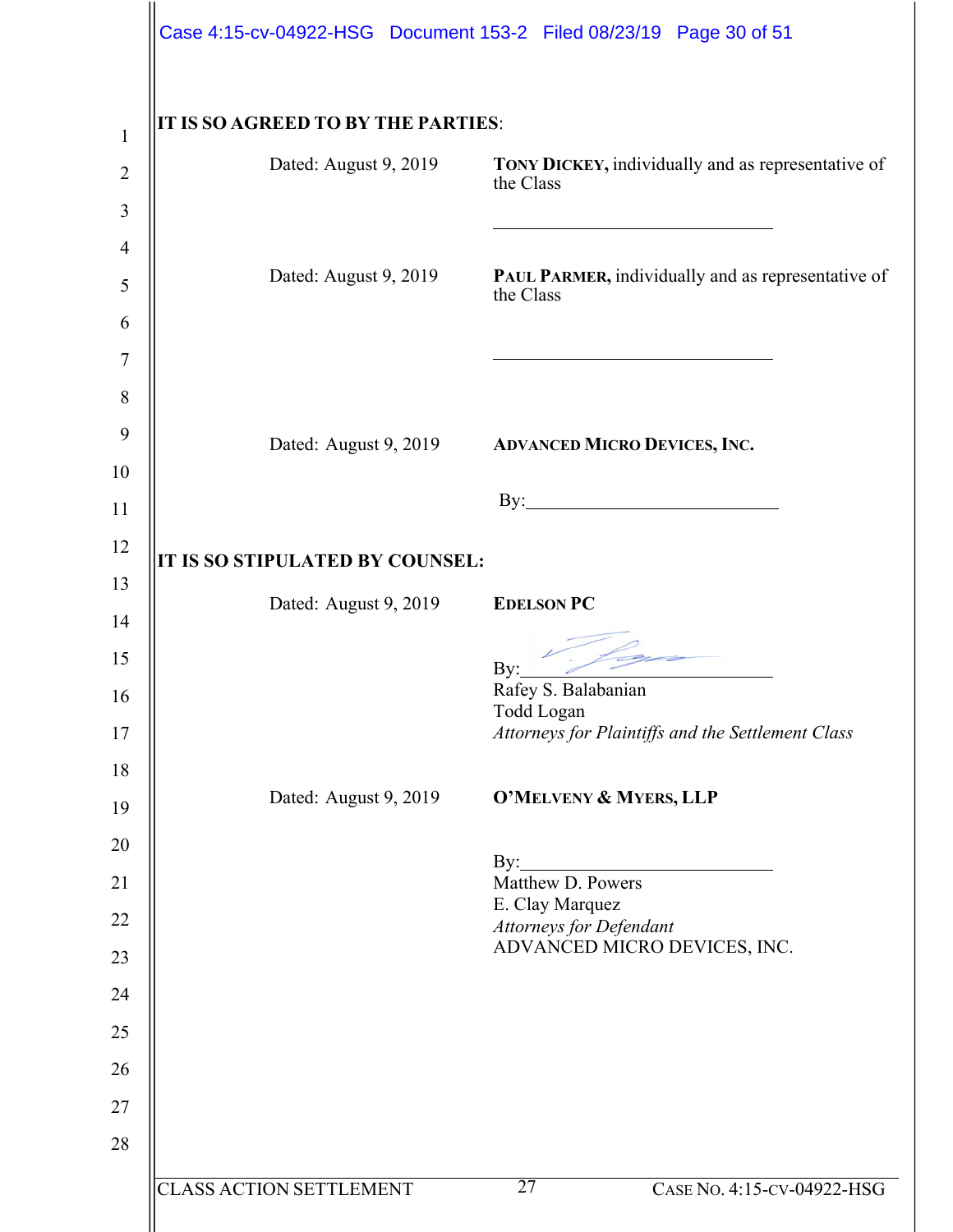